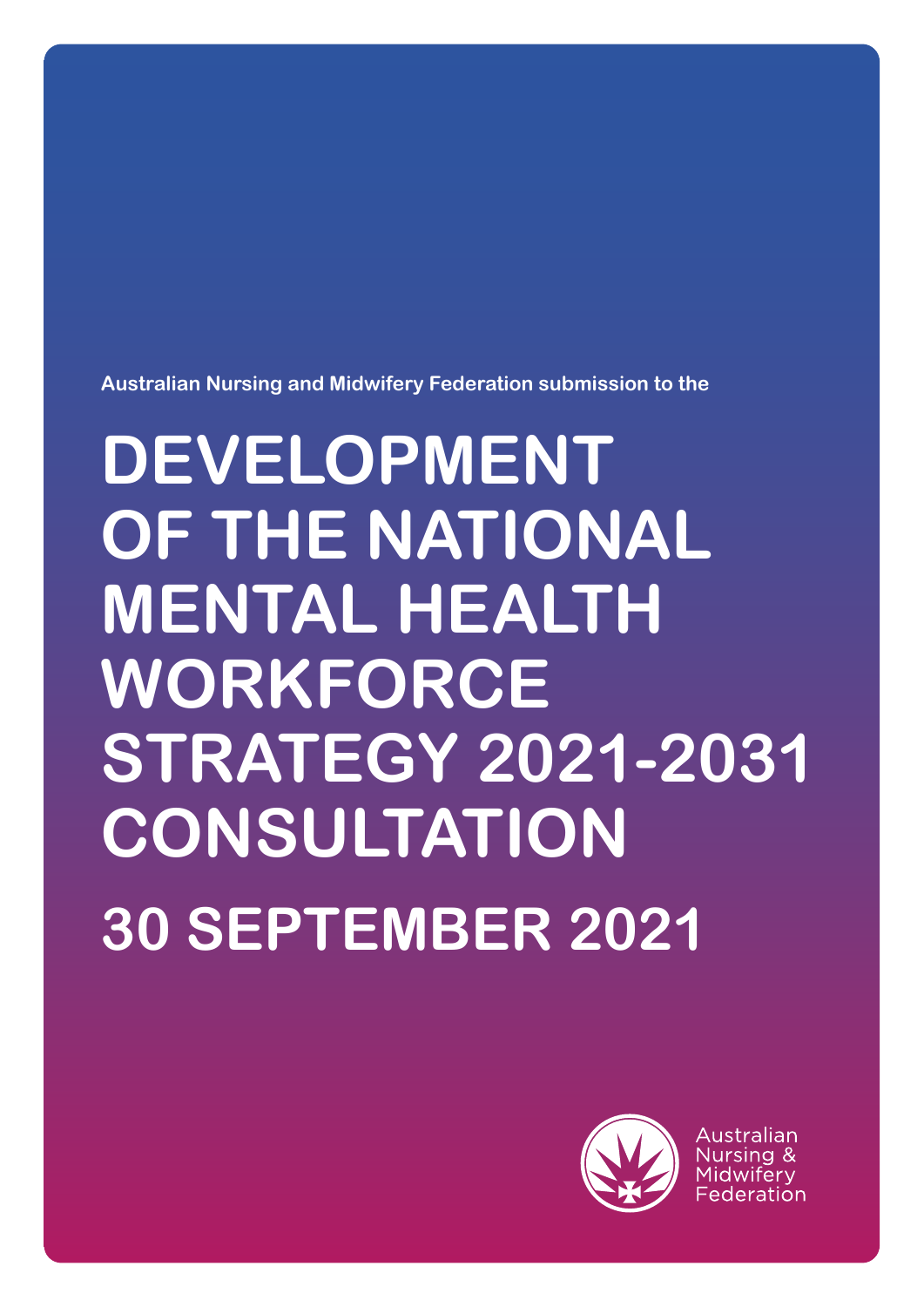

> **Annie Butler Federal Secretary**

**Lori-anne Sharp Assistant Federal Secretary**

**Australian Nursing and Midwifery Federation Level 1, 365 Queen Street, Melbourne VIC 3000 T: 03 9602 8500 F: 03 9602 8567 E: anmffederal@anmf.org.au W: www.anmf.org.au**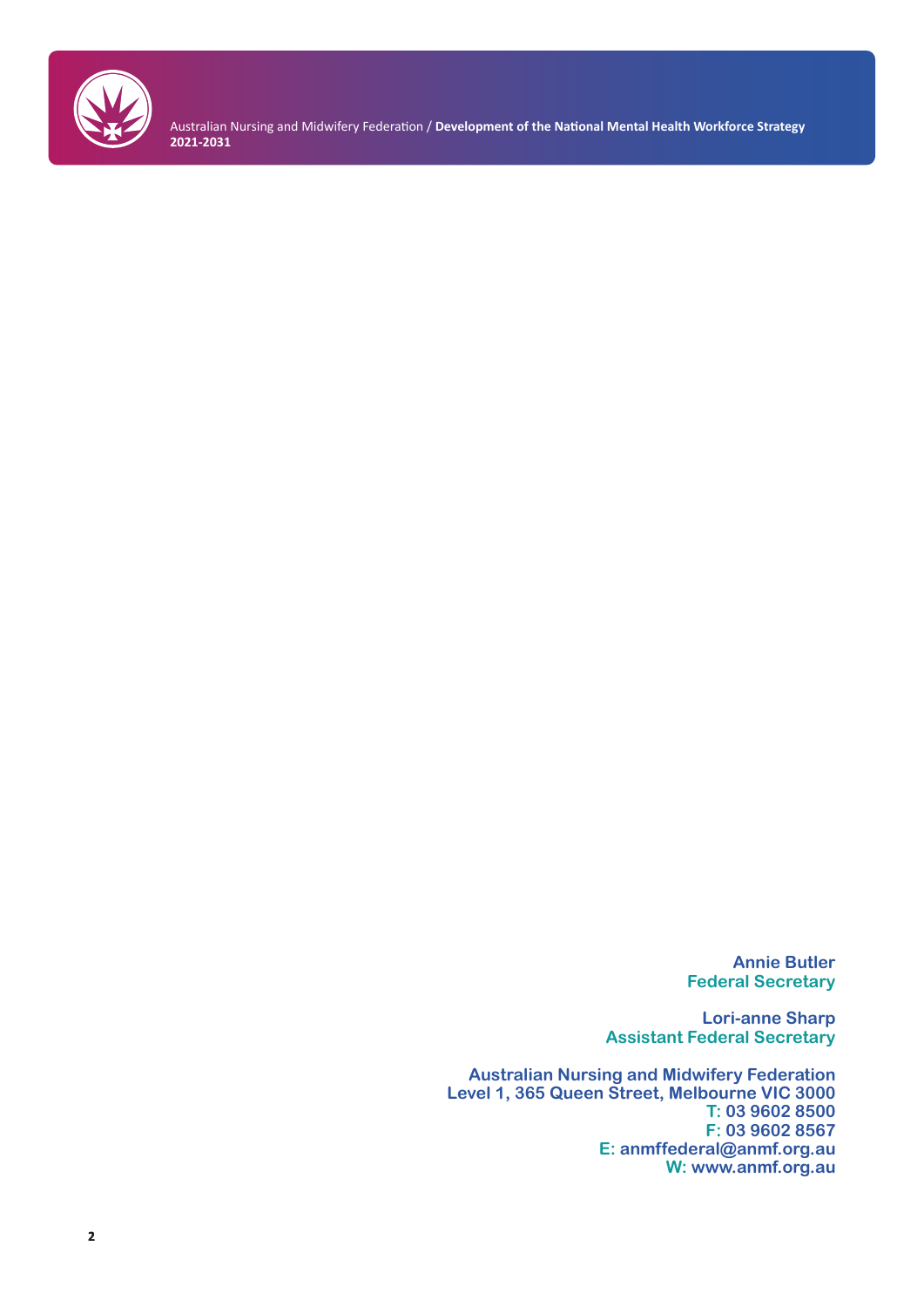

# **QUESTIONS**

### **1. To what extent does the aim of the draft Strategy address the key challenges facing Australia's mental health workforce?**

#### *Ensuring prevention and promotion are clearly articulated in the Strategy's Aims*

While the broader explanation of the draft Strategy's Aim briefly mentions the importance of prevention of mental ill-health and promotion of mental wellbeing, these elements are not visibly articulated in the Strategy's central Aim; 'to develop an appropriately skilled mental health workforce of sufficient size that is suitably deployed to help Australians be mentally well by meeting their support and treatment requirements at the time and in the way that best meets their needs.' This risks these vital elements being overlooked and perpetuating a responsive/treatment-oriented philosophy rather than pressing proactive, preventive approaches to enabling good mental health and wellbeing. It is essential our mental health system has a strong focus on prevention and early intervention across the lifespan, with universal routine screening for people at risk, and expert, tailored care available early in life, early in onset and early in episode through community and primary care settings. Nurses and midwives already have widespread engagement with community members through many successful midwife and nurse-led programs. We recommend expanding and improving a range of these programs to facilitate routine and opportunistic mental health risk screening, therapeutic solutions and referral across the lifespan as a very impactful, cost effective and efficient approach to prevention and early intervention. While the Strategy clearly acknowledges the importance of prevention in a broad sense, it should be more central to its Aims.

#### *Crisis Surge Capacity*

Another key challenge facing Australia's mental health workforce and wider health workforce that also provides mental health support, care, and treatment is ensuring capacity and availability due to surges in demand. This has been evident during and following recent crises including the SARS-CoV-2/COVID-19 pandemic, bushfires, flooding, and the NSW mouse plague. The Strategy could better include a focus on mental healthcare during and following crises and the importance of ensuring capacity in the workforce for crises situations when they arise.

#### *Workplace violence in mental health*

A key challenge facing the mental health workforce is violence in the workplace. This does not appear to be addressed clearly in the Strategy's Aims or elsewhere. Health workers are at high risk of violence all over the world. Between 8% and 38% of health workers suffer physical violence at some point in their careers.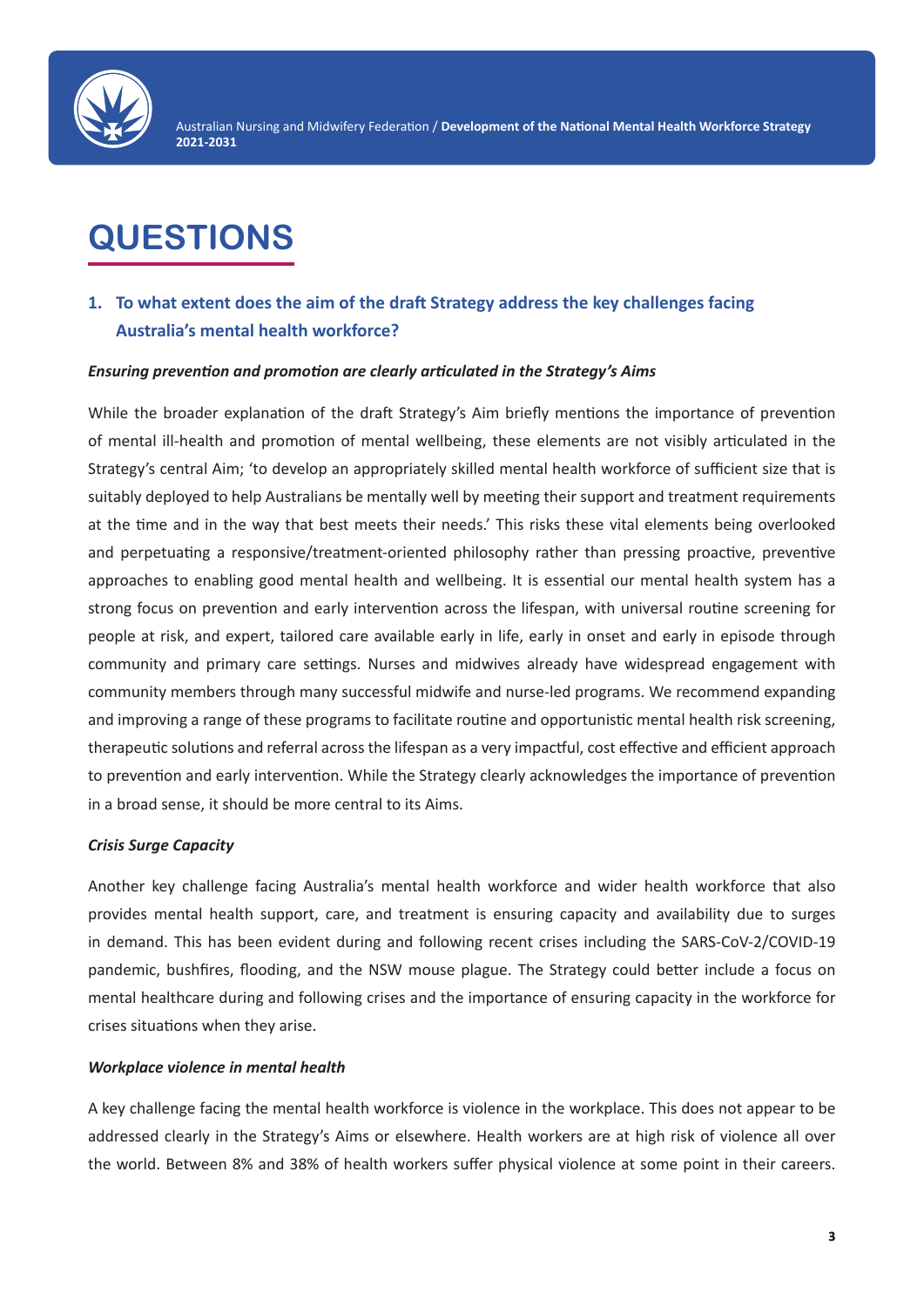

Many more are threatened or exposed to verbal aggression.<sup>1</sup> As first-line health and mental health care staff, nursing staff are in close and frequent contact with mental health services consumers and their families. From a survey of more than 150,000 nurses, drawn from 160 global samples, overall, about a third of nurses have been physically assaulted, bullied, or injured, while around two-thirds have experienced nonphysical assault.<sup>2</sup> Violence is a frequent and critical factor that affects the workplace safety of nursing and midwifery staff and all health care staff more broadly.<sup>3</sup> Personal experiences of aggression or violence in the workplace lead to serious consequences for nurses and midwives, their patients, patient care, and the organisation.<sup>4</sup>

Nurses and other staff working in mental health cope with significant psychological and physical challenges, including exposure to verbal and physical violence. Nurses who work in mental health environments have a 20 times higher rate of physical violence than those working in public health units.<sup>5</sup>

Nurses exposed to verbal or physical abuse often experienced a negative psychological impact post incident.<sup>6</sup> Nursing staff who are exposed to violence experience increased stress, decreased work satisfaction and have adverse long-term health consequences, this reduces care quality and work morale and increases nurse turnover.<sup>78</sup> Violence against nurses also negatively impacts recruitment and retention of staff which is a significant problem for the nursing workforce employed in mental health.<sup>9</sup>

Workplace violence is a serious and growing problem that affects all health care professionals. Nursing staff experiencing violence in the workplace has become a workplace safety concern to which health institutions worldwide attach considerable importance. Strategies are needed to prevent workplace violence and manage the negative consequences experienced by healthcare workers following violent events. Hospital managements should conduct work stress reduction intervention programs and promote strategies to reduce workplace violence.<sup>10</sup>

Health care organisations must ensure the necessary conditions for enabling and encouraging appropriate actions following violent acts according to relevant protocols. Comprehensive strategies from the perspective of nursing education and training, organisational policy, patient care and staff support are recommended to promote occupational safety in mental health care. Workplaces must also endeavour to create psychologically and physically safe environments for workers. Nurses themselves are also in a unique position to develop and provide assistance to implement prevention programs that can decrease the incidence and prevalence of violence in healthcare environments.<sup>11</sup>

As part of broader work to assist public hospitals and mental health services meet their new obligations to end violence, the ANMF (Victorian Branch) has developed a new guide for health and mental health care services to end violence and aggression. The 10-Point Plan to End Violence and Aggression: A Guide for Health Services uses a traffic-light approach to show hospitals how to move from a high risk to a low risk environment. The Guide is divided into 10 sections based on the ANMF's 10 Point Plan:12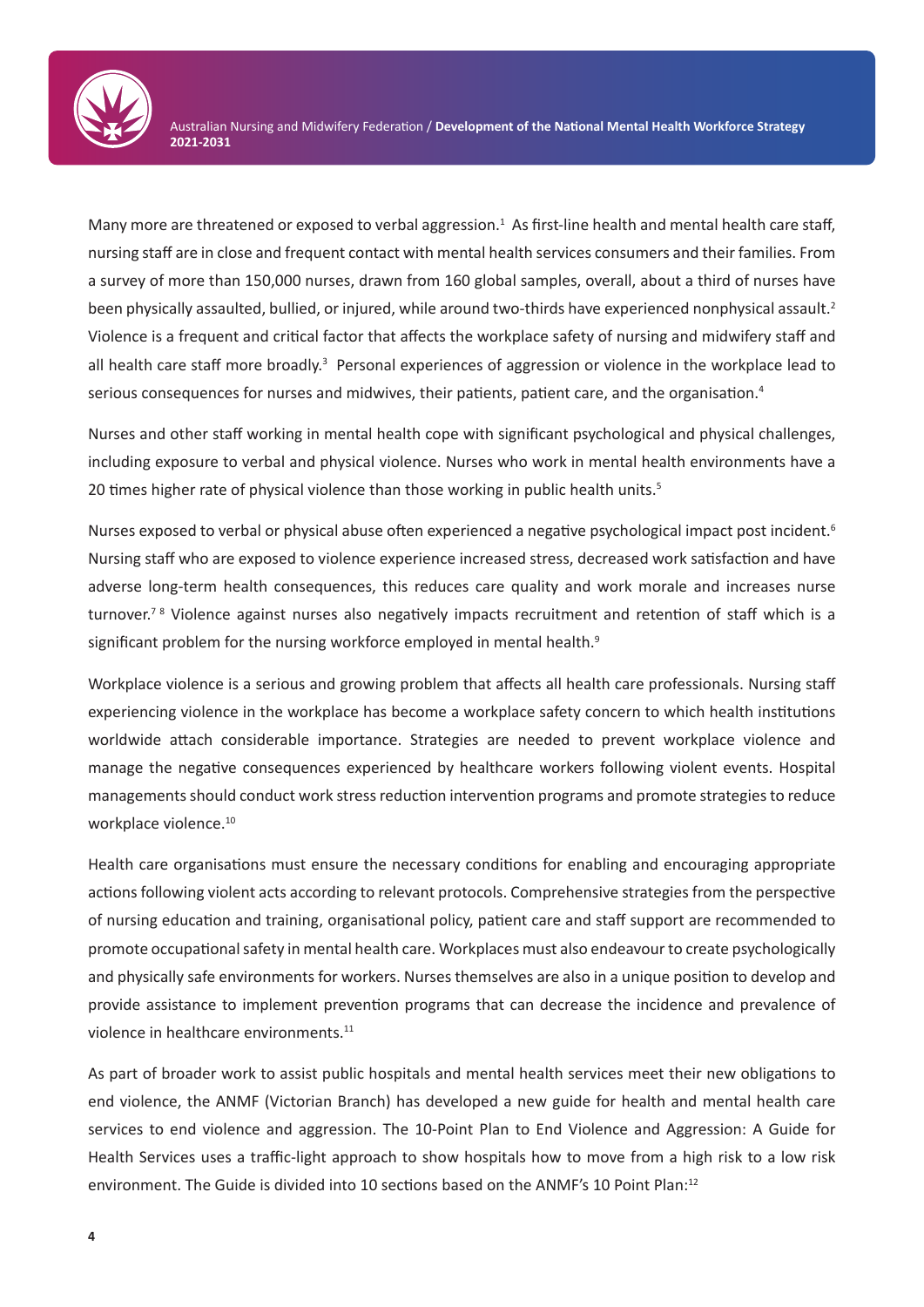

- 1. Improve security
- 2. Identify risk to staff and others
- 3. Include family in the development of care plans
- 4. Report, investigate, act
- 5. Prevent violence through workplace design
- 6. Provide education and training to healthcare staff
- 7. Integrate legislation, policies and procedures
- 8. Provide post-incident support
- 9. Apply anti-violence approach across all health disciplines
- 10. Empower staff to expect a safe workplace

The Guide articulates what a successful organisational response to the prevention of violence and aggression should look like. This work could be examined as a potential avenue for improving the safety of mental health care environments for all staff, as well as mental health consumers and their families.

## **2. To what extent do the aim and objectives provide a strategic framework to develop the mental health workforce the Australian community needs?**

While the Strategy's Background and Definition of the Mental Health Workforce clearly identify the breadth and diversity of the nature of mental health, the priority settings that the Strategy has included should be expanded and specified to reflect this acknowledgement more clearly; health settings, mental health settings, and other settings is too vaguely defined within the Aim and Objectives, and overlooks the priority settings that sit within each of these. The ANMF recommends that specific settings should be defined more clearly within the Strategy's Objectives to ensure a targeted, planned, and contextually relevant approach is taken to each. For example; aged care, maternity care, disability care, regional, rural, and remote areas, and child/adolescent care, refugee and asylum seekers, people experiencing homelessness, and Aboriginal and Torres Strait Islander people risk falling through the cracks if not highlighted specifically. We present further information below.

#### *Nurses and midwives in rural, regional, and remote areas*

Although Australia's mental health workforce comprises a broad range of professions, most healthcare providers in rural, regional, and remote areas are nurses, and to a lesser extent, midwives (discussed in greater depth below). Due to the size of the nursing workforce, nurses play a central role in providing initial, holistic, and accessible physical and mental health care to those individuals in rural and remote settings.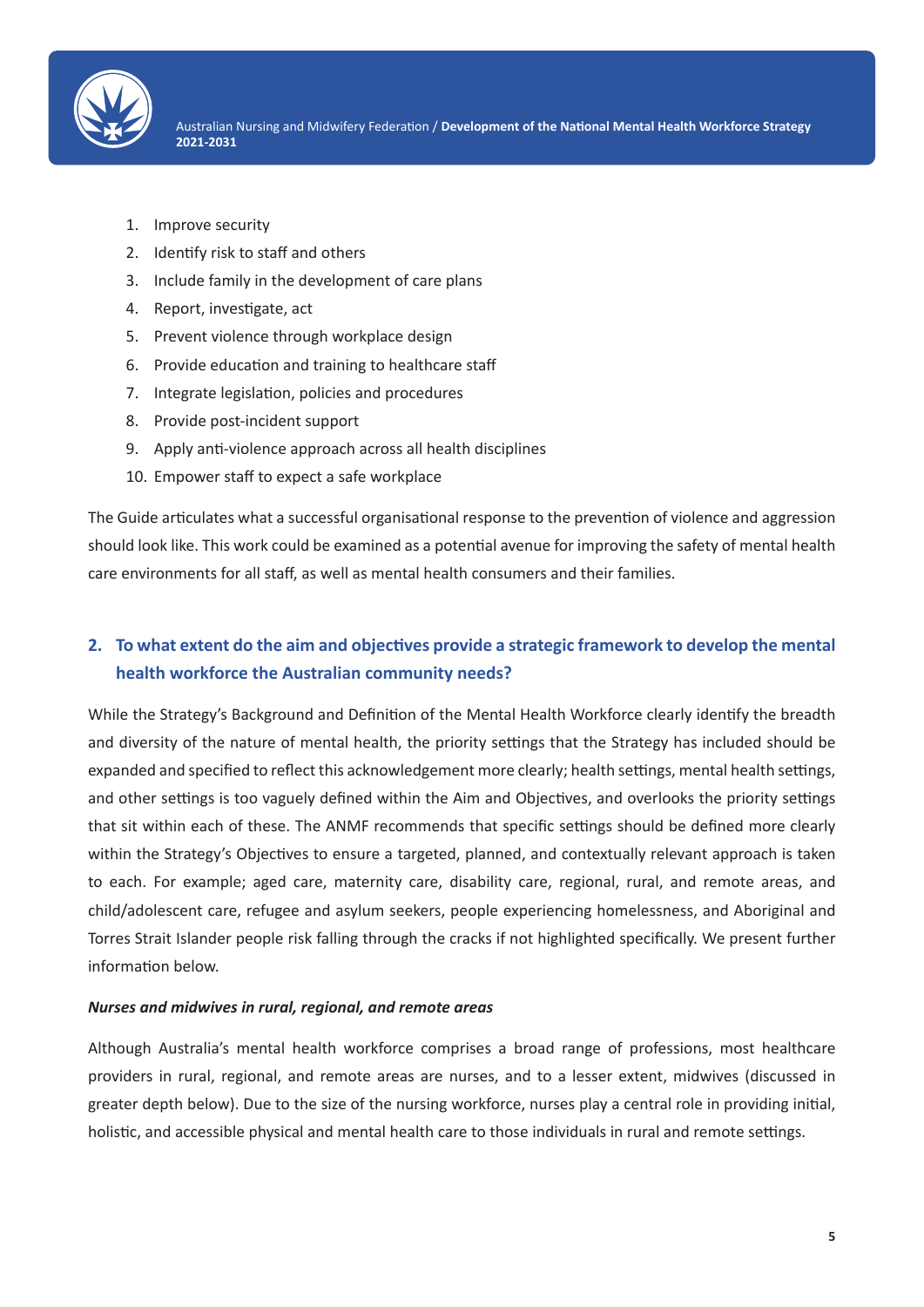

As the Strategy identifies, all nurses provide mental health care as an integral part of caring for the individual, recognising the complex interrelationship between physical and mental health. They are in a position to respond to the high premature mortality/morbidity rates of individuals being treated for mental illness caused by physical illnesses, such as cardiac disease, diabetes and metabolic related disorders. Early prevention, early diagnosis and identifying suicide risk in the treatment and management of mental health problems are essential in achieving positive outcomes for individuals. It is imperative, therefore, that nurses and midwives in rural, regional, and remote centres have opportunities for continuing professional development to maintain their mental health knowledge base, to best ensure these critical interventions occur.

For many nurses and midwives in rural, regional, and remote practice, their role includes making initial assessments of mental health problems, and then identifying appropriate referral pathways to nursing colleagues with specific post graduate mental health qualifications, nurse practitioners, and/or other health professionals. While these may be located rurally, they are more likely to be found in regional or metropolitan centres, or at best provide services under a fly in, fly out model of care.

Access to mental health experts for rural, regional, and remote health professionals and the communities in which they practice, is variable and quite often costly for the individuals and their families if travel is incurred to obtain these services.

Given the fact there may be delays in accessing mental health experts, it is imperative that nurses and midwives in rural, regional, and remote centres are educated on de-escalation strategies, for their own safety and that of other people in the facility, where the person is experiencing an acute episode or has a severe mental health condition.

Particular problems arise for staff in rural areas when people experiencing psychotic episodes present to their facility. An example given by NSW ANMF members is that emergency departments in smaller hospitals in that State are gazetted to hold mental health patients under the Mental Health Act. Staffing in these rural gazetted hospitals is minimal and becomes unsafe when staff need to manage people with severe mental health conditions who are escorted by the police to the health facility for assessment. The risk is increased when this occurs overnight as there may only be two staff for the facility, when staff have limited mental health experience for managing high risk, and when delays occur in transporting the person to a more appropriate facility, once assessed.

In a survey undertaken by the NSW Branch of the ANMF, members were asked about their experiences accessing Mental Health Intensive Care Unit (MHICU) beds for individuals with severe mental health conditions.13 Responses from nurses in rural areas highlighted that due to the distance and associated risks involved in transferring these people to approved MHICUs, staff in the rural facility are often required to manage these high care mental health individuals for extended periods.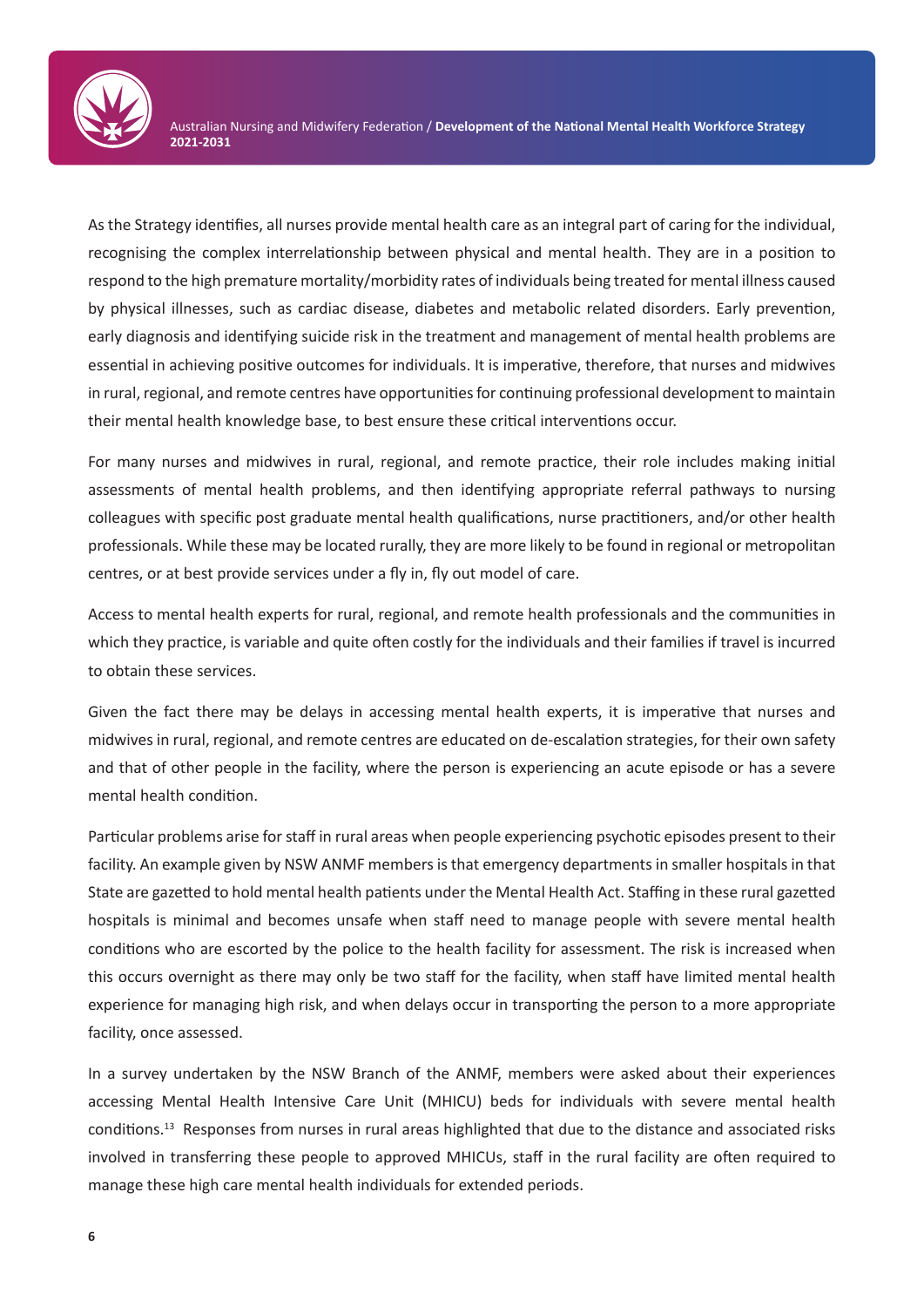

Seclusion is very often the only safe option available for managing these high-risk individuals. Safety for nurses and midwives practising in rural and remote areas is clearly an issue due to multiple factors such as low staff numbers, isolation, distance from and accessibility to, mental health services/experts in major centres.

The strategies which the ANMF considers can aid capacity building for the rural and remote mental health workforce, include:

- 1. Structured clinical placement opportunities in rural and remote health care facilities, for nursing and midwifery students, to promote the integration of physical and mental health, as well as showcase the benefits of country living.
- 2. Opportunity for nursing students to work before fully qualified, such as the successful Registered Undergraduate Student of Nursing (RUSON) model operating in Victoria.
- 3. Improving support for newly graduated nurses and midwives in rural and remote health facilities to aid retention; as well as assisting rural and remote nurse and midwife managers in their role as preceptors of beginning registered practitioners.
- 4. Mental health-specific continuing professional development of registered nurses, enrolled nurses and midwives working in rural and remote locations, facilitated by managers of clinical leaders (both time release and funding assistance).
- 5. De-escalation education for all nurses and midwives practising in rural and remote centres, in the management of people with mental illness.
- 6. Encouragement of registered nurses and midwives to undertake post graduate mental health programs, with the flexibility of distance education modules.
- 7. Targeted quarantined scholarship funding for nurses and midwives to undertake post graduate level studies in mental health, to work in rural and remote areas.
- 8. Targeted quarantined scholarship funding for mental health nurse practitioners to work in rural and remote areas.
- 9. Provision of scholarships for education and professional development specifically in dementia care for all nursing staff and care workers in rural aged care.
- 10. Provision of positions in rural and remote locations for mental health Nurse Practitioners.
- 11. Support for Nurse Practitioner-led models of care.
- 12. Support for mental health programs related to Australia's First Peoples such as the continuation of the Graduate Certificate Indigenous Mental Health and Well-being conducted by Southern Queensland University.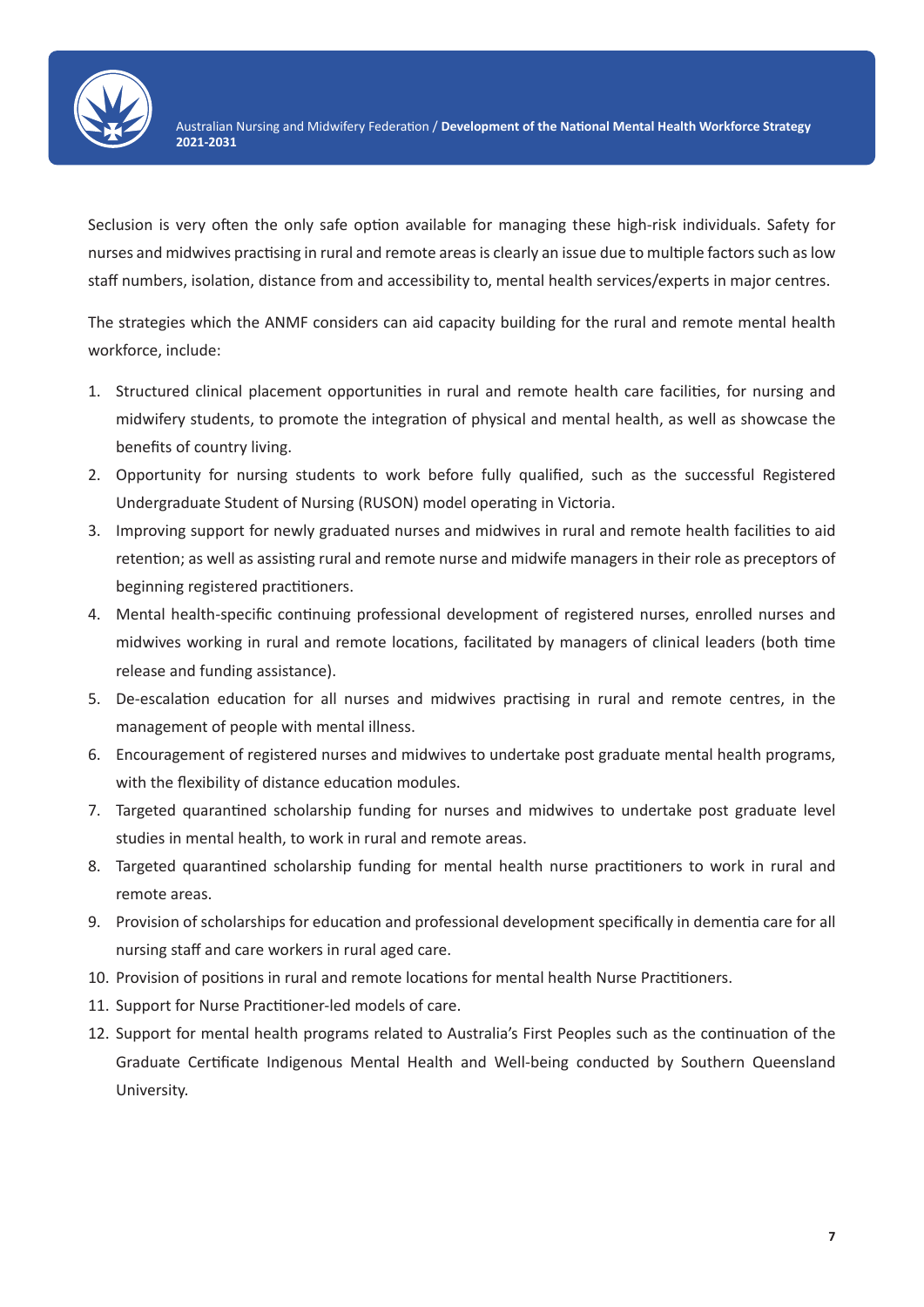

#### **3. Are there any additional priority areas that should be included?**

#### *Mental Health Stigma*

While the issue of stigma in terms of working in the mental health sector is acknowledged in the Strategy, in terms of that which is experienced by people experiencing poorer mental health and wellbeing is not so well identified and could be improved. To develop the mental health workforce the Australian community needs, this type of stigma should also be acknowledged in the strategy as an element of it Aims and Objectives.

One of the largest barriers to effectively supporting the mental health and wellbeing of people in Australia is the stigma associated with mental ill-health in Australian culture. This must change. Including the objective of reducing all stigmatising attitudes and behaviours will have even greater health benefits than focusing on mental health stigma alone. Being stigmatised contributes to the development and worsening of mental ill health, and drives self-medication through alcohol and other drug use, particularly in overrepresented groups, including Aboriginal and Torres Strait Islander communities, people who are sexuality, sex and gender diverse, and obese people. Any initiatives addressing mental health stigma should also consider destigmatising these identities and conditions, through exposure, education, and reframing.

#### *Foregrounding Person-Centred Mental Health care*

The importance and need for person-centred, culturally safe care are noted within the Strategy but does not appear to be clearly or specifically acknowledged and included within the identified Priority Areas. The mental health of individuals and communities is multifaceted and complex. An integrated, whole-of-person approach is needed to address these complex and interconnected issues. The importance of nurses and midwives to the provision of holistic, person-centred care including caring for people's mental health and people experiencing mental ill-health, must be acknowledged and utilised to meaningfully improve mental health care in Australia.

Person-centred services that provide holistic mental health care encompassing physical wellbeing and management of co-morbidities are more likely to meet the needs of consumers and lead to better outcomes. Viewing mental health as a component of overall health is also fundamental to reducing stigma. This shift in mindset is key to the successful implementation and adoption of the Strategy and should be identified as critical to short term implementation.

While priority areas identified in the Strategy are essential to workforce reform and the success of the system as a whole, the ANMF recommends prioritising strategies that create a person-centred mental health system, equip workplaces to be mentally healthy, and increase the efficacy of Australia's mental health workforce. An effective, person-centred health system needs an effective and robust health workforce practicing within healthy workplaces.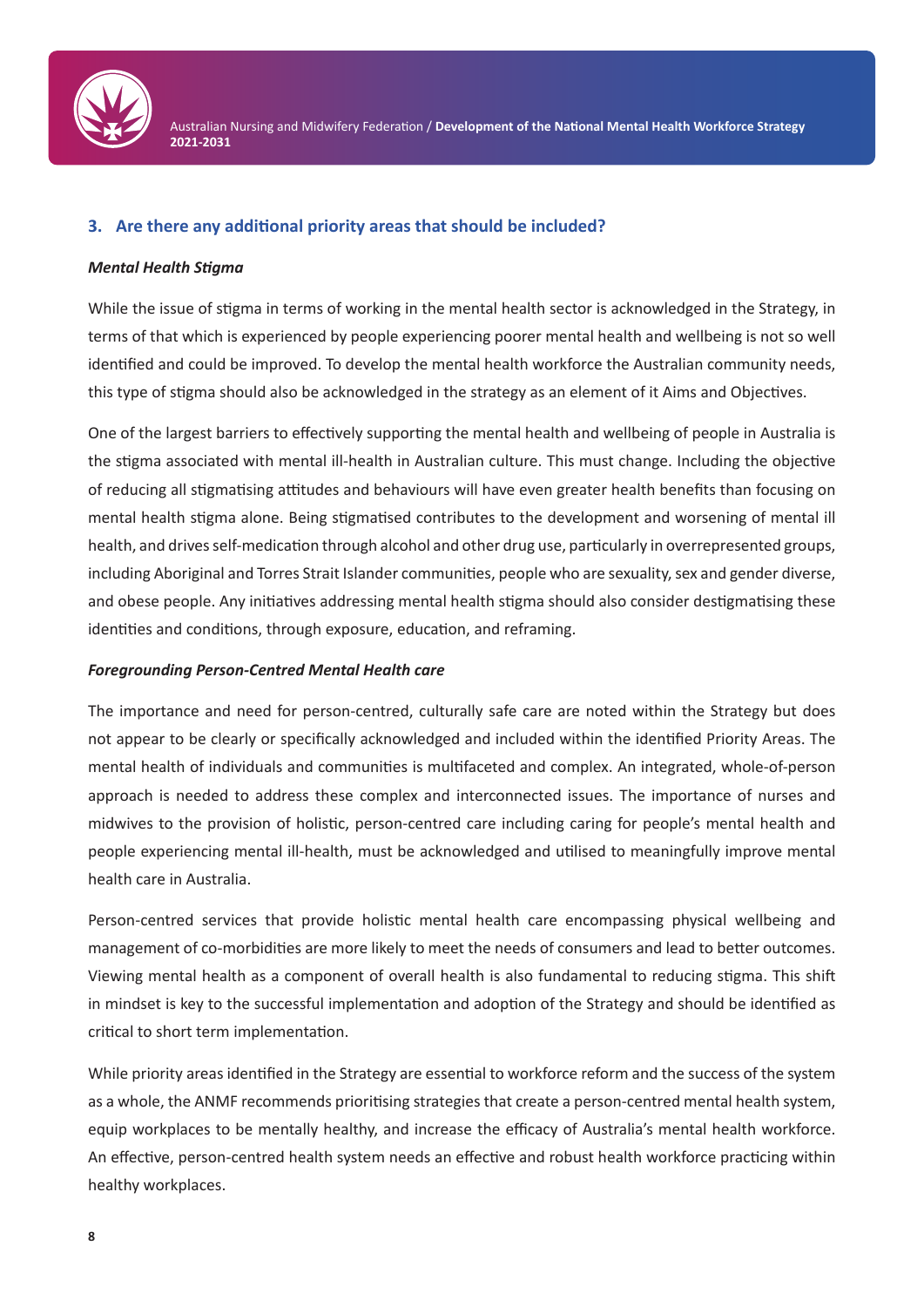

#### *Workplaces that Support and Promote Mental Health and Wellbeing*

The Strategy identifies the improvement of workplace health safety and wellbeing as among the priority areas (5.3). This priority could be developed further to acknowledge that creating positive practice environments by equipping workplaces to be mentally healthy will enable the establishment and maintenance of an effective mental health workforce whilst also supporting person-centred mental health goals for the broader community.

Being meaningfully employed is linked with improved mental health, and workplace experiences can trigger, contribute to and/or exacerbate mental ill-health or illness. Therefore, positive practice environments are an essential component of a robust mental health system that not only aims to treat mental ill-health but also prevent it.

Nursing and midwifery are emotionally demanding professions and deficiencies in nurses' and midwives' mental wellbeing, characterised by low vitality and common mental disorders, have been linked to burnout, low productivity, absenteeism and presenteeism. Mental health nurses and other mental health workers are required to engage in effective therapeutic interactions with clients in emotionally-intense situations. An integrative systematic review identified that three related concepts are relevant in the context of workforce attrition and burnout in mental health nursing: emotional labour, emotional exhaustion (an element of burnout), and emotional intelligence (or self-protection).<sup>14</sup> The systematic review highlighted that emotional labour can inspire personal growth of emotional intelligence among mental health nurses. Recommendations for clinical practice included:

- 1. Promotion of supportive work environments
- 2. Involving nurses in shared decision-making
- 3. The provision of ongoing professional development opportunities that facilitate the development of emotional intelligence and resilience among mental health nurses.

Problems with poor mental health in the nursing and midwifery workforce can exacerbate issues with workforce recruitment, retention, and turnover which are themselves significant issues in Australia.

Working people who experience mental ill health require supportive and trusting workplace environments to guard against issues such as absenteeism and presenteeism. Workers who are employed in unsupportive environments have poorer outcomes, while factors such as awareness and openness about mental illness, collegial support and managerial support can assist people experiencing mental ill health to be and feel productive and valued in the workplace. Protective factors for improved mental health among nurses have been found to include; better general health, cohabitation with a spouse or partner, healthy sleeping and eating habits, not being an informal carer as well as a paid carer, and not working nights.<sup>15</sup>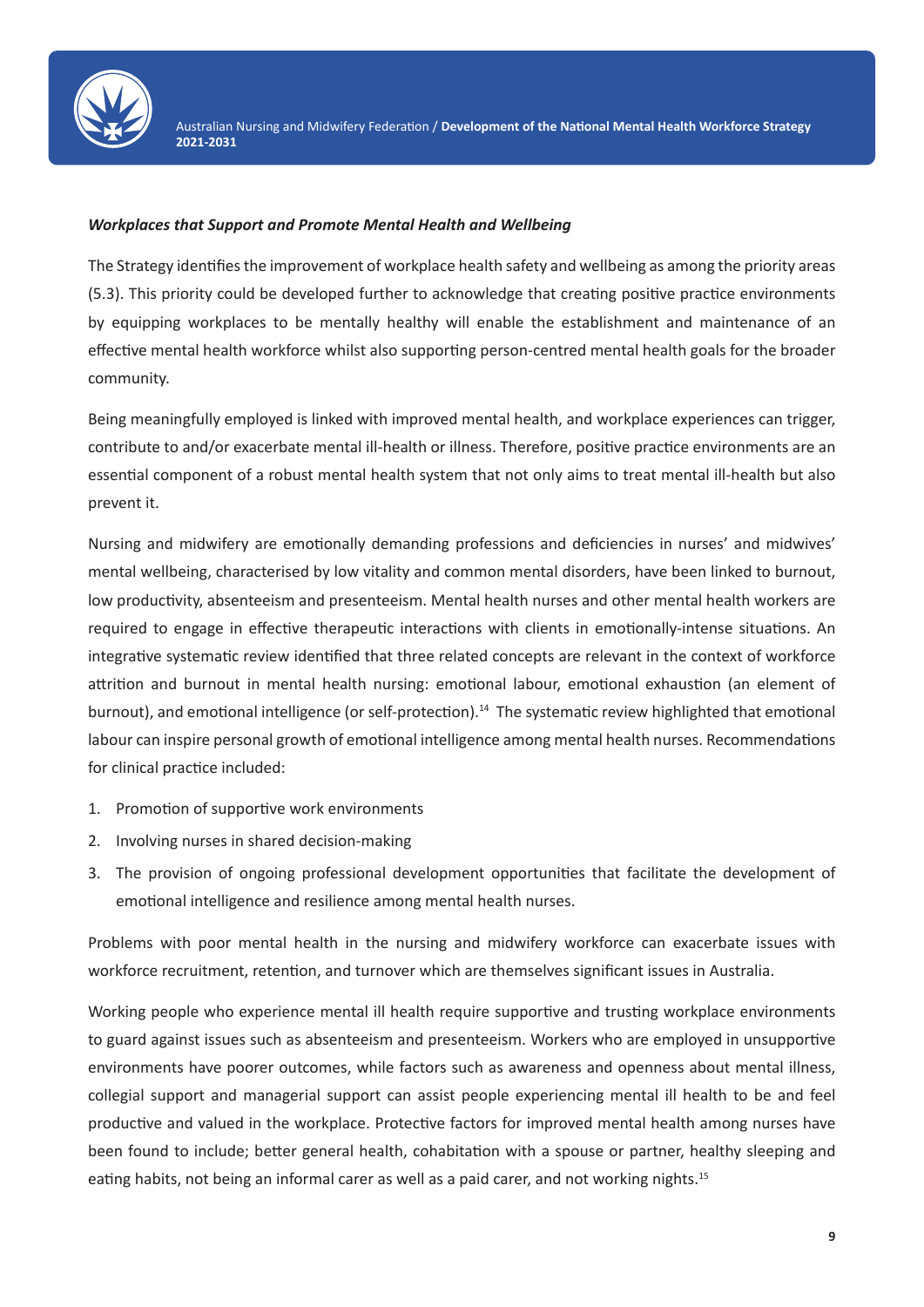

The Strategy could better address employers' responsibility to their staff in providing safe, supportive environments and for promoting mentally healthy practices in the workplace. Employers are also responsible for supporting employees who experience mental health issues. With employers, professional and industrial organisations are important partners and advocates for promoting and supporting mentally healthy workplaces. A key priority of the ANMF and all our state and territory Branches is ensuring the health and safety of our members, as well as all nurses, midwives, and carers, at work. The ANMF provides representation, support, and advice, including helping members make a claim for workers' compensation.

The ANMF acknowledges that existing workers' compensation schemes may not adequately address workplace mental ill health. The current system can be experienced as adversarial - pitting employers against workers, dis-incentivising both claims and support. This can result in employers displaying a lack of empathy and instead rigidly adhering to budgetary factors and policies unfit for purpose, which can exacerbate the causes of mental ill health and risk for employees. Further, the ANMF also recommends that the Strategy place special focus upon the mental health and workplace safety with regard to mental health and risk of healthcare workers themselves. By effectively supporting those who care for the overall wellbeing and mental health of the general public and community, and ensuring that their workplaces are safe, mentally healthy, and supportive, a strong, productive, and effective health and mental health workforce can be sustained.

#### *Diverse and Vulnerable Special-Needs Groups*

While the background paper makes brief mention of some of Australia's particularly vulnerable groups, the Strategy appears to almost completely omit any mention of specific population groups that must have their needs foregrounded so that care for them can be effectively planned, coordinated, and delivered. These groups include but are not limited to; refugees, asylum seekers, older people, people with a disability, people with dementia Gender and Sexually Diverse (GSD)/LGBTI+, culturally and linguistically diverse communities, people experiencing homelessness, veterans, and incarcerated people. The Strategy must be expanded and reworked to ensure that these groups are clearly incorporated and accounted for. Simply applying a 'whole of population' scale and approach is not sufficient to address the needs of diverse groups whose experiences, needs, and preferences are so dissimilar and often poorer than the mainstream population.

#### *Gender and sexually diverse mental health*

Mental ill health disproportionally impacts upon people from gender and sexually diverse GSD groups.<sup>16</sup> As a conservative estimate, GSD people are likely to account for at least 11% of the total Australian population based upon the most recent surveys. This estimate is conservative, as reliance on self-reporting and issues with definitions are likely to have significantly underestimated the actual number of GSD people within the Australian community. The proportion of younger people who identify as GSD people is also greater than older population groups, indicating that over the coming years, the proportion of GSD identifying people is likely to increase.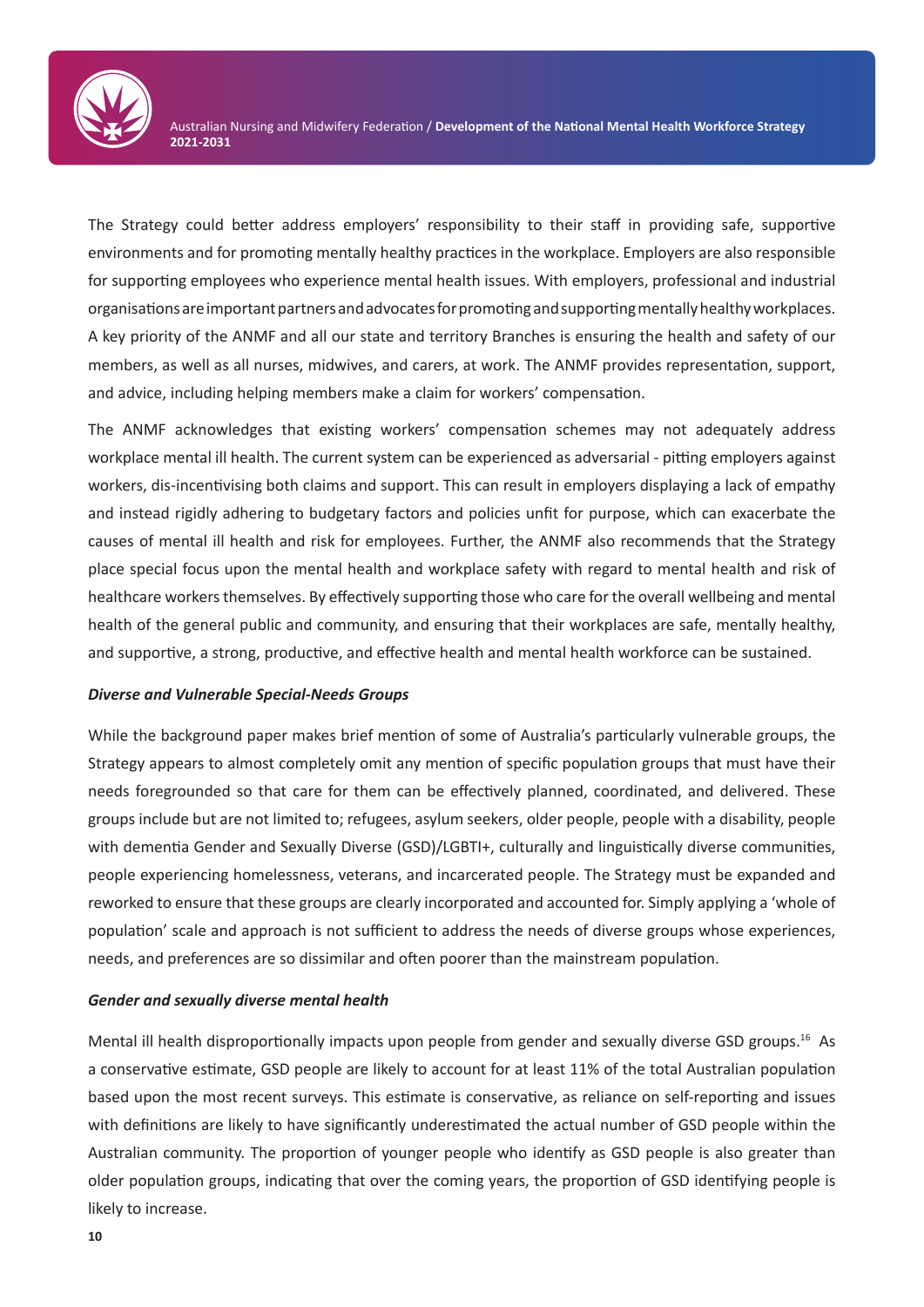

Despite recent advances in achieving equality for GSD people, such as the legalisation of marriage between members of the same sex, GSD people can experience persistent marginalisation, discrimination, and stigma both within the wider community and its institutions such as schools and workplaces, and within health and mental health care contexts. Further, the discrepancies between GSD people and the mainstream population can interact with other social and demographic factors in a compounding fashion. For example, being a GSD person who is also a member of another disadvantaged/marginalised group such as an Aboriginal and/or Torres Strait Islander Australian, a member of a culturally and linguistically diverse (CALD) group, socioeconomically disadvantaged, living in regional or remote Australia, or indeed a woman, can mean that a person faces further challenges to accessing safe, effective, quality health and mental health care and poorer health and mental health outcomes.

Gender and sexually diverse people are a disadvantaged group whose general health, health risk factors, and especially mental health appear to be poorer than the mainstream population. Gender and sexually diverse people have:<sup>17</sup>

- experienced and continue to experience systematic marginalisation and discrimination in the community and healthcare systems;
- higher rates of smoking and alcohol consumption;
- poorer access and engagement with health and mental health services;
- greater risk of poor mental health, especially depression, anxiety, and psychological distress;
- poorer health and mental health outcomes;
- greater risk and rates of self-harm, suicidal behaviours, ideation, and death from suicide, and;
- higher incidence of homelessness, a compounding factor for the development and exacerbation of mental ill health (see also 'Housing and homelessness, below).

Health and mental health care professionals may require focussed, evidence-informed information, education, and support to provide safe, quality care to GSD people. This is because GSD people and the specific issues they face and that are important to them may not receive sufficient coverage and attention in current health and mental health care preparatory or continuing professional development programs. The ANMF urges the Strategy to identify GSD people as a key group within its scope. Supporting and resourcing focussed research, initiatives, and programs addressing the disproportionate mental health burden faced by GSD people in Australia has the capacity to make a significant and meaningful difference to a considerable proportion of the Australian population, their families, and significant others.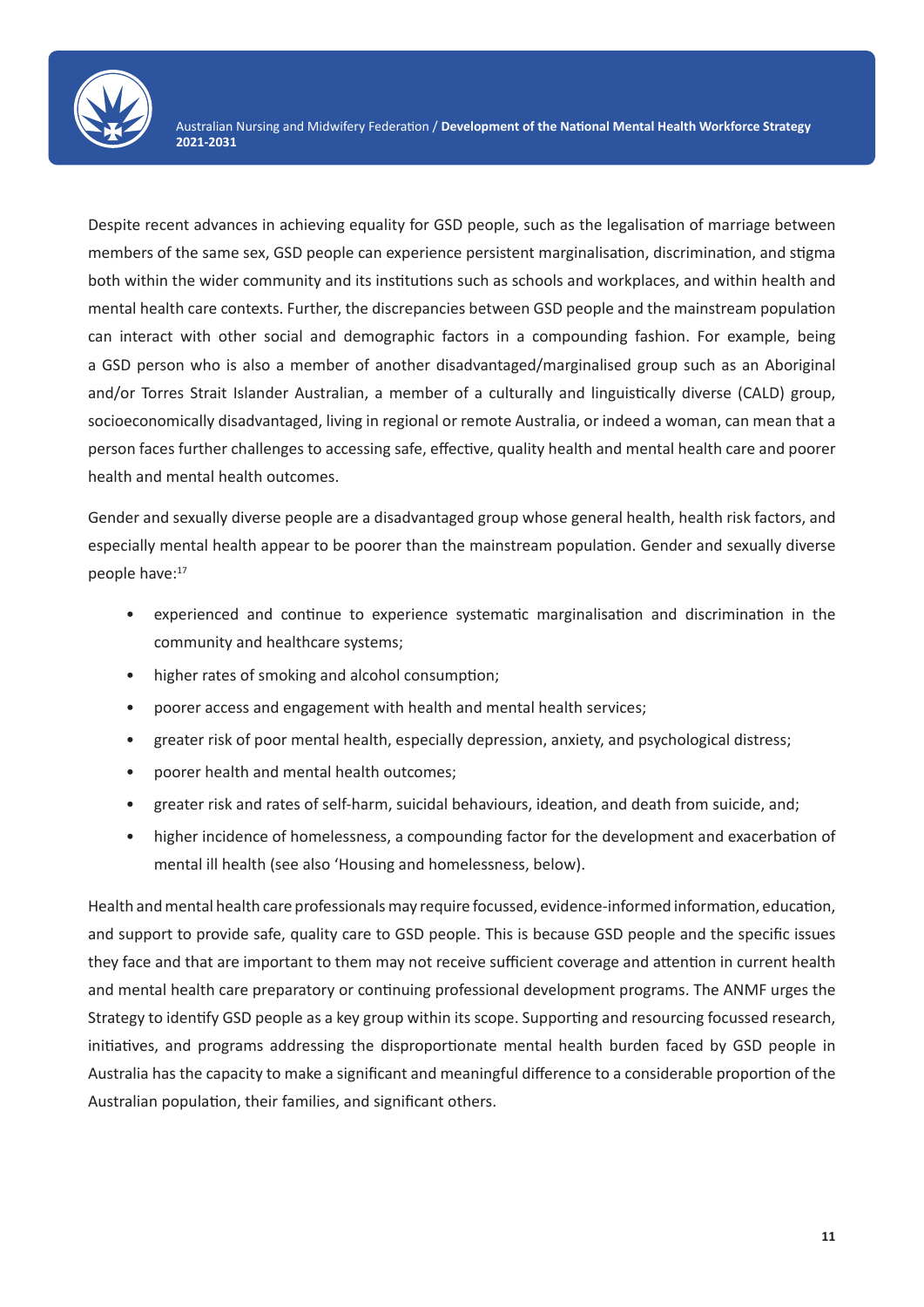

#### *Housing and Homelessness*

The intersection between homelessness and mental ill health is a key concern for the ANMF, and as such, we are keen to see the Strategy focus sufficient attention on this important issue as part of its scope. The links between mental ill health and homelessness have long been acknowledged, but less so understood and effectively acted upon. The ANMF supports the premise that ill health, both physical and mental, are causes and consequences of homelessness.

People experiencing homelessness often present with severe and unremitting symptoms of mental ill health and with significant barriers to accessing appropriate service provision. Current availability of accommodation is wholly inadequate, and the need for appropriate housing and mental and physical health services is urgent. For those experiencing the dual burdens of mental illness and homelessness, a 'housing first' model with integrated and supportive housing and a variety of housing options to suit the individual and their needs may be a meaningful and effective approach. This could be identified within the Strategy.

Significant mental ill health occurs in between 30–50% of people who are homeless. This may however be an underestimation, as people who are homeless also face greater isolation and poorer engagement with health and mental health systems for diagnosis, treatment, and support. Homeless people are considerably more likely to suffer from alcohol (8.1% to 58.5% of people) and drug dependence (4.5% to 54.2% of people) than the age-matched general populations. The prevalence of psychotic illnesses and depression (2.8% to 42.3% of people) and personality disorders are also higher.18 Models of mental health care and social care that can best meet the mental health needs of people who experience homelessness requires further investigation and attention within the Strategy. Whilst homeless outreach teams traditionally have crossed boundaries, the reduction of dedicated programs has reduced the ability to cross boundaries and leave catchment areas. The Royal Commission into Victoria's Mental Health System has gone further and recommended that access to local mental health and wellbeing services and area mental health and wellbeing services should be flexible and should not require providers or consumers to rigidly adhere to boundaries for service delivery.<sup>19</sup>

Young people who are homeless in Australia have extremely high rates of psychological distress and psychiatric disorders. Action addressing housing and mental health for young people in Australia is vital, as homeless youth are at risk of developing psychiatric disorders and possibly self-injurious behaviour the longer they are homeless. The ANMF supports research and evaluation of current and emerging models of housing support for people with mental ill health or who are at risk of mental ill health or homelessness and advances that this should be an issue for workforce reform addressed within the Strategy.

In Victoria, supportive residential services (SRSs) are privately owned businesses that provide a shared living environment and personal support to individuals of varying age ranges. Many residents in 'Pension Level' SRS originally came from the closures of psychiatric institutions; today this population is ageing and suffering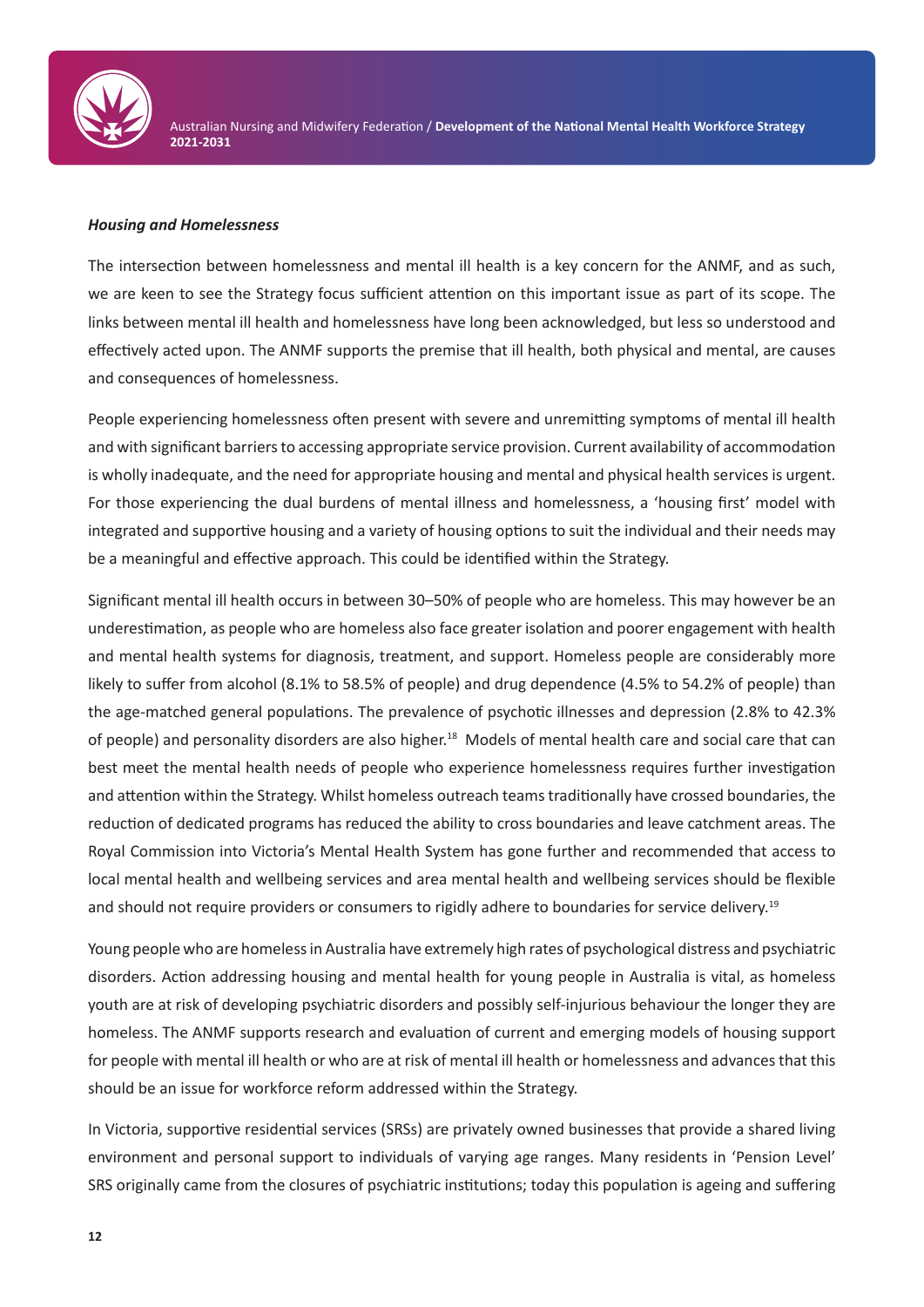

from increasingly debilitating chronic diseases related to a lifetime of poor symptom management, social isolation, poor diet, and the adverse effects of long-term psychotropic medication. Residents experience a wide range of psychological, physical, intellectual and alcohol and other drug related disabilities. The SRS residents living with chronic, complex and enduring mental illness are some of the most marginalised and vulnerable members of our community. Overall, they are cared for by an unskilled workforce. A review of the provision of service for those within SRS who experience mental illness is timely, along with improvements to implementation and support for a better skilled and qualified workforce including nurses and mental health nurses and improved integration with primary care, general practice, allied health, and specialist services.

Along with this, integration of service systems to better facilitate care of people experiencing homelessness and mental ill health, as well as those at risk, is required. This could involve;

- 1. review of current resourcing and provision of care models;
- 2. ensuring programs are enabled to follow the homeless person and provide treatment, care and support where they need it, and not be blocked by archaic boundaries and catchment areas;
- 3. recognition of the social determinants of health and the impact of adverse childhood experience and trauma on future health outcomes;
- 4. integration of services such as health, housing and mental health to better facilitate intervention for the prevention of ill health and recovery from ill health;
- 5. recognition of chronic disease and comorbid health on mental illness and more effective hospital discharge planning;
- 6. access for marginalised groups who may be precluded from receiving care due to 'no formal diagnosis' being recorded such as those who are Medicare ineligible, with poor support networks and / or no significant other, and;
- 7. enhanced training and education for emergency services, first responders, and health and mental health care staff on complex presentations and how to respond and provide care to people who are experiencing homelessness and mental ill health, in the least restrictive way.

Further examples of successful approaches in Victoria include:

- The provision of nurse-led homeless persons programs that employ mental health nurses to work alongside drug and alcohol nurses, community nurses and HIV nurses all of whom are trained in the trauma informed care approach and have good knowledge of the services available to ensure their patients' needs can be supported;
- The continuation of 'fast track' appropriate public housing for people with these complex needs at an earlier point than the current 15 years or more with a requirement for ongoing engagement with the nursing service;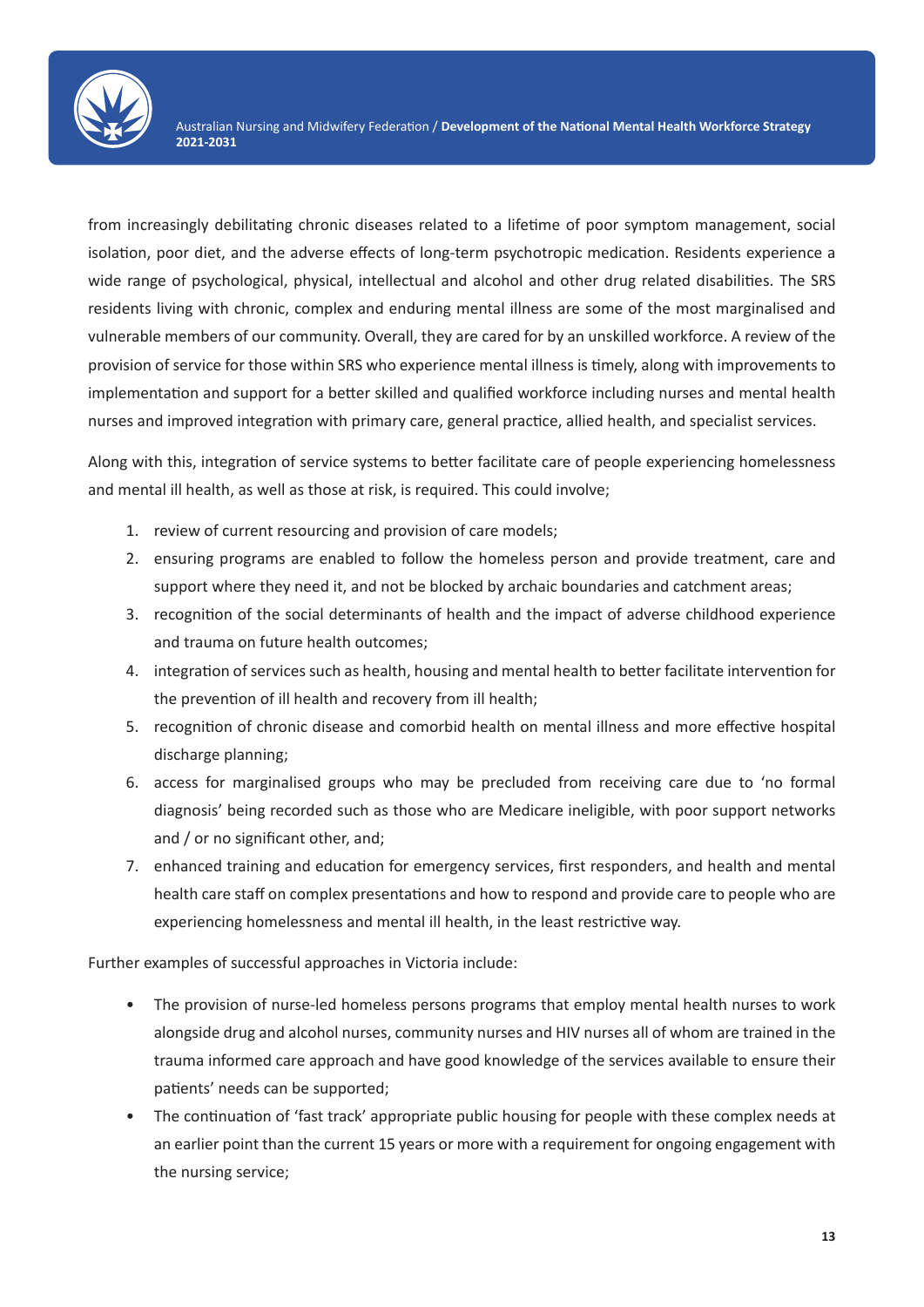

- Recognition of recent data on triggers for 'new homelessness' to ensure that victims of domestic violence (and their children) can access safe refuges and be protected to make transitions to affordable housing;
- Encouragement of partnerships/amalgamations/mergers between homeless services to reduce expenditure on overheads and allow funds to go to direct service provision, and;
- Ensuring that there is interface with homeless strategy that increases the availability of accommodation.

#### *Women, maternal, child, and family mental health*

The Strategy and Background Paper conspicuously omit any mention of women, children, or babies. This is clearly a critical oversight and must be rectified by ensuring that the final strategy clearly identifies women, babies, and children as key priority groups to consider specifically and specially in any National Mental Health Strategy. While good mental health is essential to the overall health of both men and women, women experience some mental health conditions at higher rates than men; around 1 in 6 women in Australia will experience depression and 1 in 3 women will experience anxiety during their lifetime. Women also experience post-traumatic stress disorder (PTSD) and eating disorders at higher rates than men. Depression and anxiety can affect women at any time in their life but there is an increased chance during pregnancy and the year following the birth of a baby. Up to 1 in 10 women experience depression while they are pregnant and 1 in 6 women experience depression during the first year after birth. Anxiety conditions are thought to be as common with many women experiencing both conditions at the same time. Severe perinatal depression, anxiety and exposure to intimate partner violence are among the leading causes of maternal death. Maternal depression during pregnancy is associated with preterm birth, low birthweight and early cessation of breastfeeding.

The omission of a focus on babies and children within the Strategy is also significant. The ANMF argues that maternal support and treatment to improve mental health and wellbeing should be available especially to women with identified risk factors from pre-conception until the child is 12 months of age. Mental health and wellbeing are established early in life and provides children with the foundation for all aspects of their development including physical, educational, social, emotional and cognitive development. Parents, carers, and other significant adults play an important role in their child's development and in building and protecting their mental health and wellbeing. While many children who have good mental health carry it with them through life, there is a proportion of children in Australia (around one in seven), who will experience a mental health condition during childhood, and we need to better support these children. Given that half of all mental health conditions in adulthood begin before the age of fourteen, acting early, during childhood is vital and must be included within the Strategy.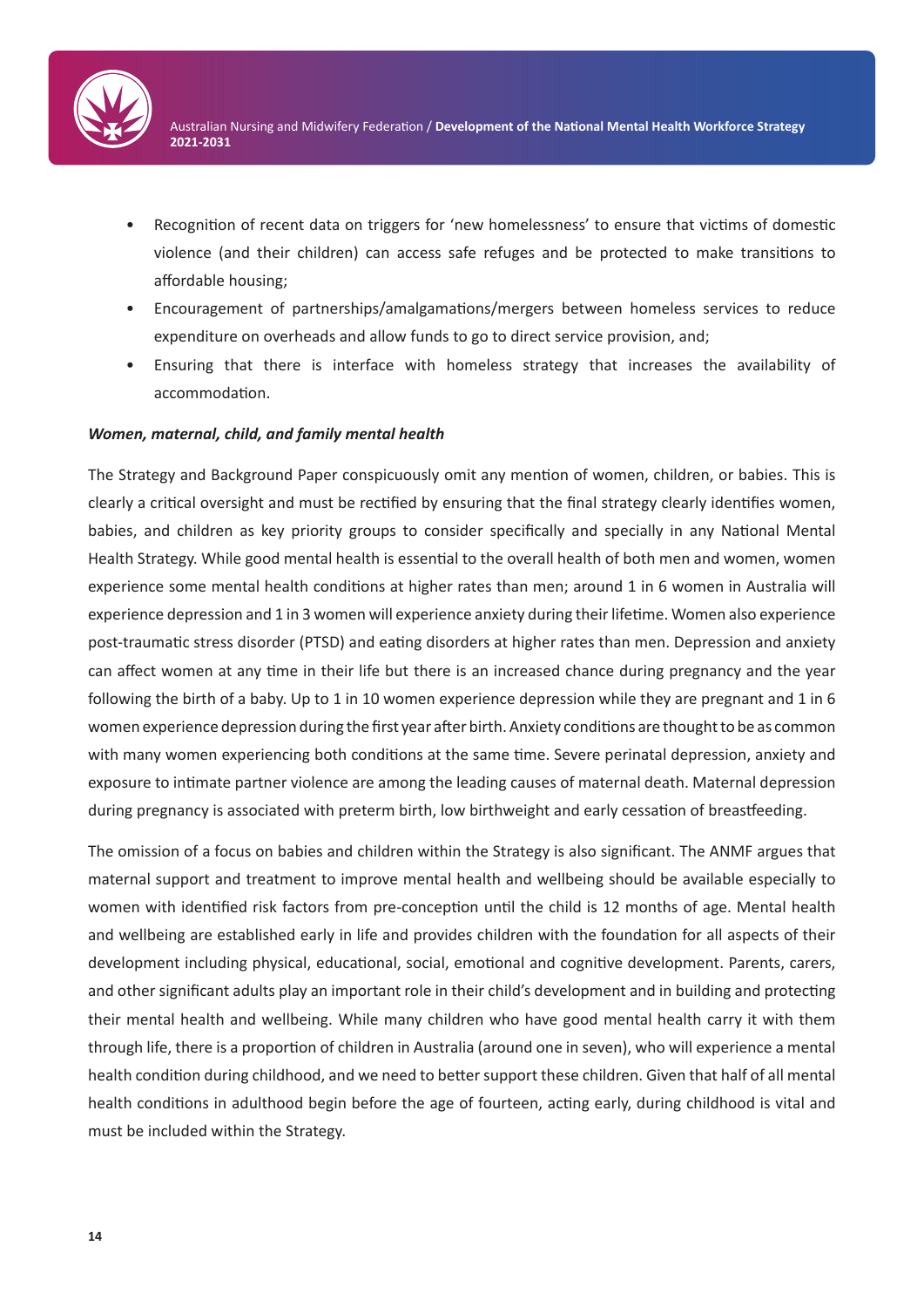

Almost 4,300 nurses identify their primary area of practice as child and family health. While the title varies across the country, all states and territories provide midwifery and nursing care for new parents from birth up to age five, significantly contributing to the wellbeing of children and their families. These nurses have the opportunity to develop a longitudinal therapeutic relationship with the child, their primary caregiver, and extended family; in many cases, this continues across the introduction of subsequent siblings.

A key aspect of maternal, child and family health nursing is engagement with all families, at key ages and stages of family and child development, regardless of the presence or absence of risk factors. These nurses promote health, undertake surveillance activities across all health domains, recognise vulnerabilities that may affect optimal growth and development, implement interventions, and initiate referrals to other health providers as required. Monitoring of maternal mental health is an integral component of care provided and has the scope to be utilised further.

The roles of both midwives (see section below) and maternal, child and family health nurses are critical to promoting optimal mental health and, in turn, strengthening the capacity of mothers and families to provide a safe and nurturing environment for their infant and young child. Optimal maternal health and wellbeing is an enabler to child health, wellbeing, and development - conclusive evidence demonstrates that the first 1,000 days of a child's life are pivotal to future health outcomes. The importance of supporting midwives and maternal and child health nurses to make early identification, intervention and referral therefore cannot be overstated and must be included within the Strategy. Midwives and mental health nurses are cost effective health professionals well placed to provide holistic care to women. The nursing and midwifery workforce must be supported to continue to expand their knowledge of the specialty of perinatal mental health.

#### *Midwifes and Mental Health*

The ANMF notes that midwifery and midwives do not appear to have been included in the definition of the mental health workforce and do not appear elsewhere in the document or priority groups or areas. The Strategy's omission of midwives is a significant gap. Midwives are a key driver to improving mental health for people in Australia. This reality is, however, not reflected in the Strategy which also overlooks perinatal care, pregnancy, babies, and children within its scope.

The importance of care during and following pregnancy on maternal and child wellbeing, the role of midwives in improving perinatal nutrition, screening for alcohol and other drug use, establishing a therapeutic relationship with the woman and the family, providing support and resources on issues from post-partum depression to family violence, and minimising birth-related trauma, the profession is not mentioned. Women regularly disclose personal information to a midwife during an antenatal clinic visit and it is critical that clinical guidelines and accessible referral points are available. Midwives report that an inability to appropriately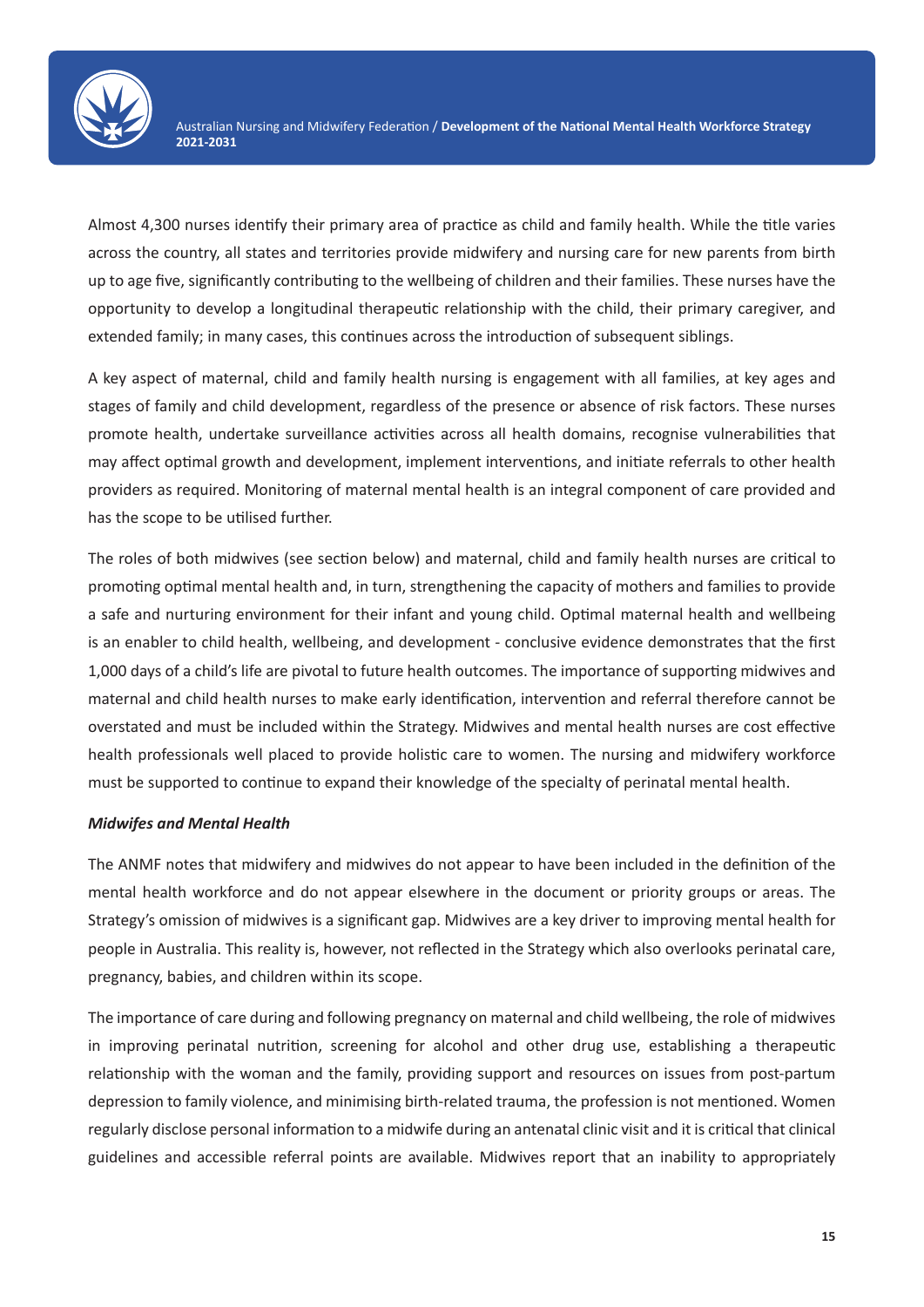

refer a woman who requires additional support or treatment occurs regularly in some antenatal clinics. In contemporary practice, most hospital employed midwives screen women antenatally and re- test postnatally using the Edinburgh postnatal depression scale. This screen forms part of the antenatal clinic template of visits. Additionally, midwives discuss family violence, substance misuse and other psychosocial issues as part of the usual holistic woman centred approach to care. Capacity building the midwifery workforce in the area of perinatal mental health makes economic sense as the improved ability to detect and refer women who require support or treatment will greatly improve prevention and early intervention to minimise the known costs of perinatal depression on society.

Including nurses who are also registered as midwives, there are over 35,000 midwives in Australia. They work as essential primary care providers through a woman's pregnancy, from the initial antenatal assessment to completion of care at the end of the postnatal period. Midwives perform complex roles in maternity care services, including, but not limited to undertaking thorough assessments; identifying risk factors for deviations from normal; implementing prevention and intervention strategies; and, consulting with and referring to other health practitioners when required. All this is done while midwives provide holistic and supportive care to women and their families by establishing strong therapeutic relationships.

Midwives have the expertise to provide holistic, person-centred care that addresses the person's physical, mental, social and spiritual needs in the context of their lived experience and in partnership with carers. They play a key role in monitoring and supporting the mental health of consumers at every touchpoint across the lifespan as a core component of basic care delivery. It should be recognised that the fundamental solution to enhanced mental health in Australia is better utilisation of midwives. Within current models, midwives are limited in their capacity to address mental ill-health to their full capacity alongside the existing complexities within their roles. In developing a new mental health strategy, the midwifery workforce must be supported to continue to expand the breadth and depth of their work in supporting mental health. Investing in additional midwives to better utilise their intrinsic ability to support mental health monitoring and interventions is a cost-effective solution to improving the outcomes of existing infrastructures and a fundamental component to enhancing mental health in Australia.

Midwives engage with women and families at a vulnerable time in their lives. The trust and connection between midwife and woman means these professionals are ideally placed to monitor, identify and facilitate management of perinatal mental ill health. Research consistently demonstrates that midwifery continuity of care models improve maternal mental health outcomes. Research consistently demonstrates that midwifery continuity of care models improve maternal mental health outcomes, yet midwives are not even included. The ANMF strongly recommends midwives be identified and included as key contributors to mental health care for women and families.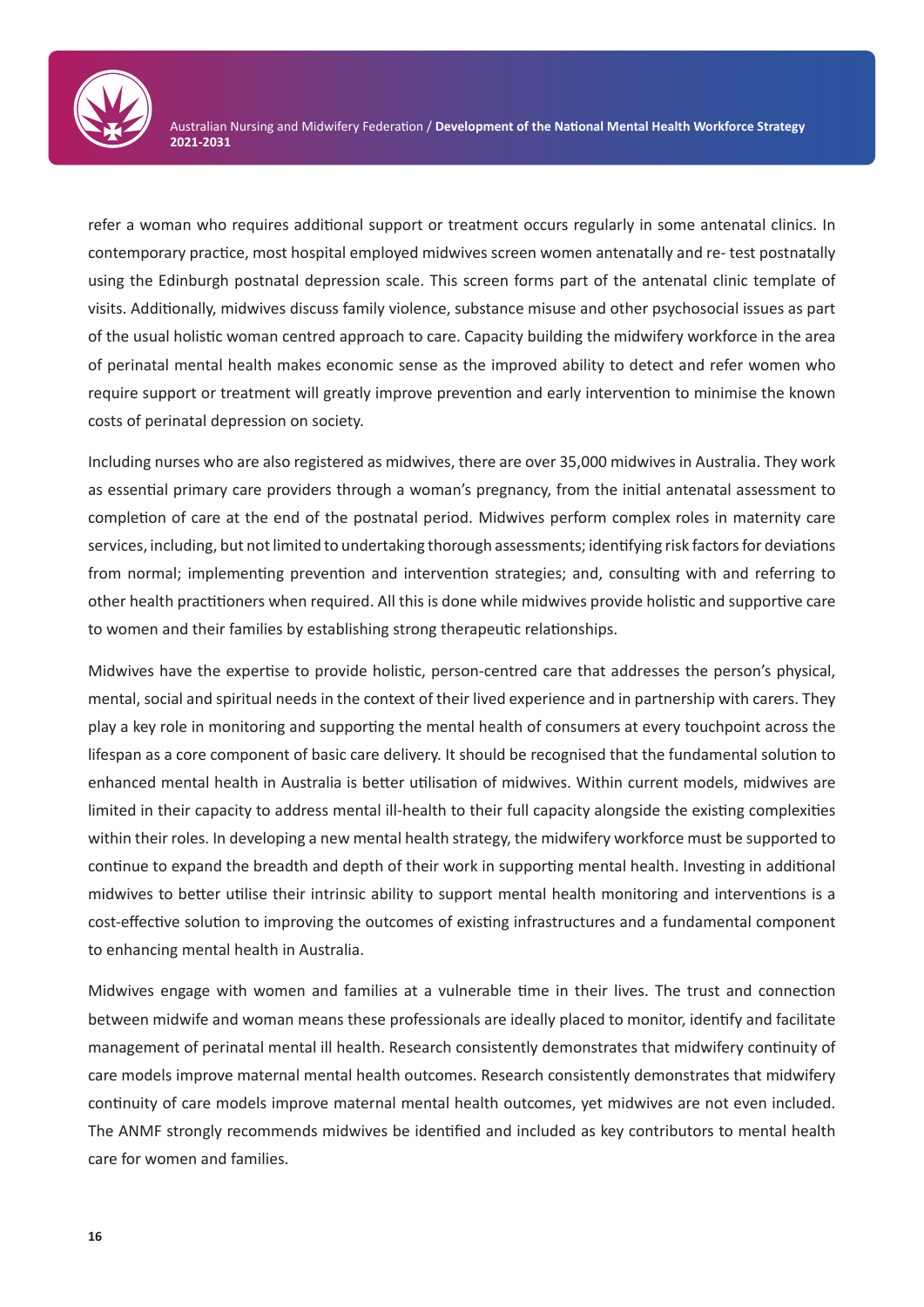

#### *School Nurses*

While mental health in schools is briefly mentioned in the Strategy, it is not well-detailed and must be integrated into the Strategy further. In Australia, over 1,500 nurses and midwives work in every type of education sector: Government, independent, and Catholic; across various age groups from preschool to tertiary level, in different types of school settings from day schools to outdoor residential campuses and special developmental schools. School nurses can be found in metropolitan, regional, rural and remote areas. The prevalence of mental ill health is rising among children, adolescents, and young people. Early intervention is essential in supporting young people, and care provided within schools to support emotional well-being is recommended as part of this process. School nurses are also able to provide personalised health and wellbeing information and guidance which is vital to the provision of person-centred health and mental health care. School nurses can have a vital role in supporting young peoples' mental health, although a number of barriers exist which impact on school nurses' ability to work in schools or grow skills and capacity dealing with mental health issues in these roles.

The diversity of the school nursing role across jurisdictions in Australia is dictated by the funding models and state or territory education policies. That is, the variability of work setting ranges from the public sector in some jurisdictions, to individual practitioners in private schools with boarding students. The role of school nurses also varies with the education sector, age group/s, setting, program objectives and stakeholder expectations. While the numbers of school nurses have decreased in some jurisdictions or education settings, others have seen an increase or a resumption of the role.

The school nursing scope of practice encompasses a broad range of physical and mental health issues. An integral component of school nursing is health promotion, which has significant potential to reduce stigma around mental health through education. They also provide primary health care, early detection of health or developmental issues and timely intervention, prevention, health education, and chronic condition management. School nurses do this utilising regular screening, education and on-going health and mental health promotion. As a result, they can identify physiological contributors to student change, and can provide personalised health and wellbeing information and guidance that encompasses both physical and mental health. These nurses are usually the only staff member employed in a school that has a health background.

Nurses working in schools build therapeutic relationships with the students, including siblings, and with their parents or primary care givers. School nurses connect to the community and other health professionals within it, such as general practitioners, community groups and the local support available from departments of health. Within the school community, school nurses also develop relationships and become an important resource for teachers.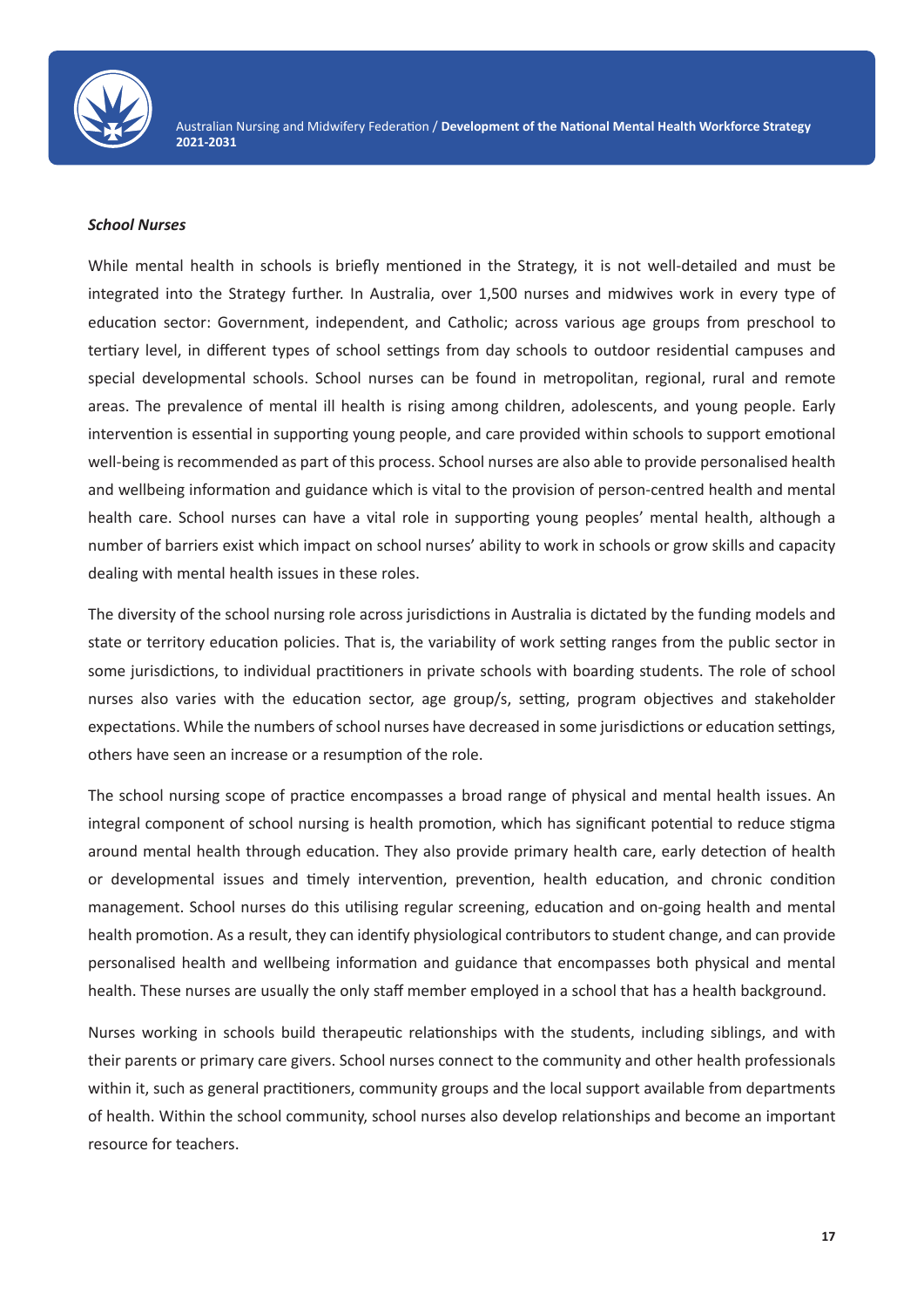

Teachers set the school culture, know individual students and their families, witness inter-student dynamics, and are experts in learning and normal development for children in the range they teach. This extensive knowledge of their students encompasses aspects of their lives out of school, including caring responsibilities and non-academic pursuits that may contribute to increased stress or, indeed, provide avenues for stress relief. Until secondary school, teachers also observe their students across a period unparalleled by anyone, including parents – six hours a day, five days a week, for most of a year, giving teachers a unique opportunity to detect the earliest indications of change in mental health. The collaborative professional relationship between the school nurse and teachers enables invaluable insights into student assessment, monitoring and ongoing management.

The ANMF's school nurse members report that mental health-related issues comprise an increasing component of their role, both directly and as the result of exposure to mental ill health (e.g. affected family members). Once a problem is suspected, a referral to a school nurse allows for effective assessment triage, support, the provision of early intervention and, when required, referral to expert clinicians.

There are many advantages to increasing the number of school nurses across Australia. Nurses are already embedded in health care while working with the school community, which results in integrated care and communication between schools and health networks. Trusted members of the school community, nurses are often specifically identified by students as a safe person to disclose personal and private information.

Given the breadth of their scope of practice, school nurses are significantly underutilised, with many schools having no nurse at all, or access only to a community nurse who visits schools for specific interventions (e.g. immunisations). This prevents the development of pivotal relationships between the nurse, the faculty, the student body, and the wider school community. Some schools have replaced school nurses with first aiders, who are not equipped to manage complex, ongoing, or multiple health issues. The ANMF recommends that at least one school nurse should be employed in each school across the country, who has access to expert mental health nurses and, when required, other health professionals.

#### *Alcohol and other drug (AOD) nurses*

Alcohol and drug use does not appear to be well incorporated as a priority within the strategy. The increase in mental ill health is associated with a higher incidence of AOD use, including tobacco, as both a contributing factor and self-medication strategy. The substantial overlap between mental ill health and substance misuse requires AOD nurses to have a thorough understanding of both areas, and how they intersect. Nurses who work in the AOD sector provide holistic, consumer-centred care to improve health outcomes. The latest data identified just over 1,900 Australian nurses working in the AOD sector; this is a start, but the number of experienced nurses working in this area, and the available services to enable people to get access to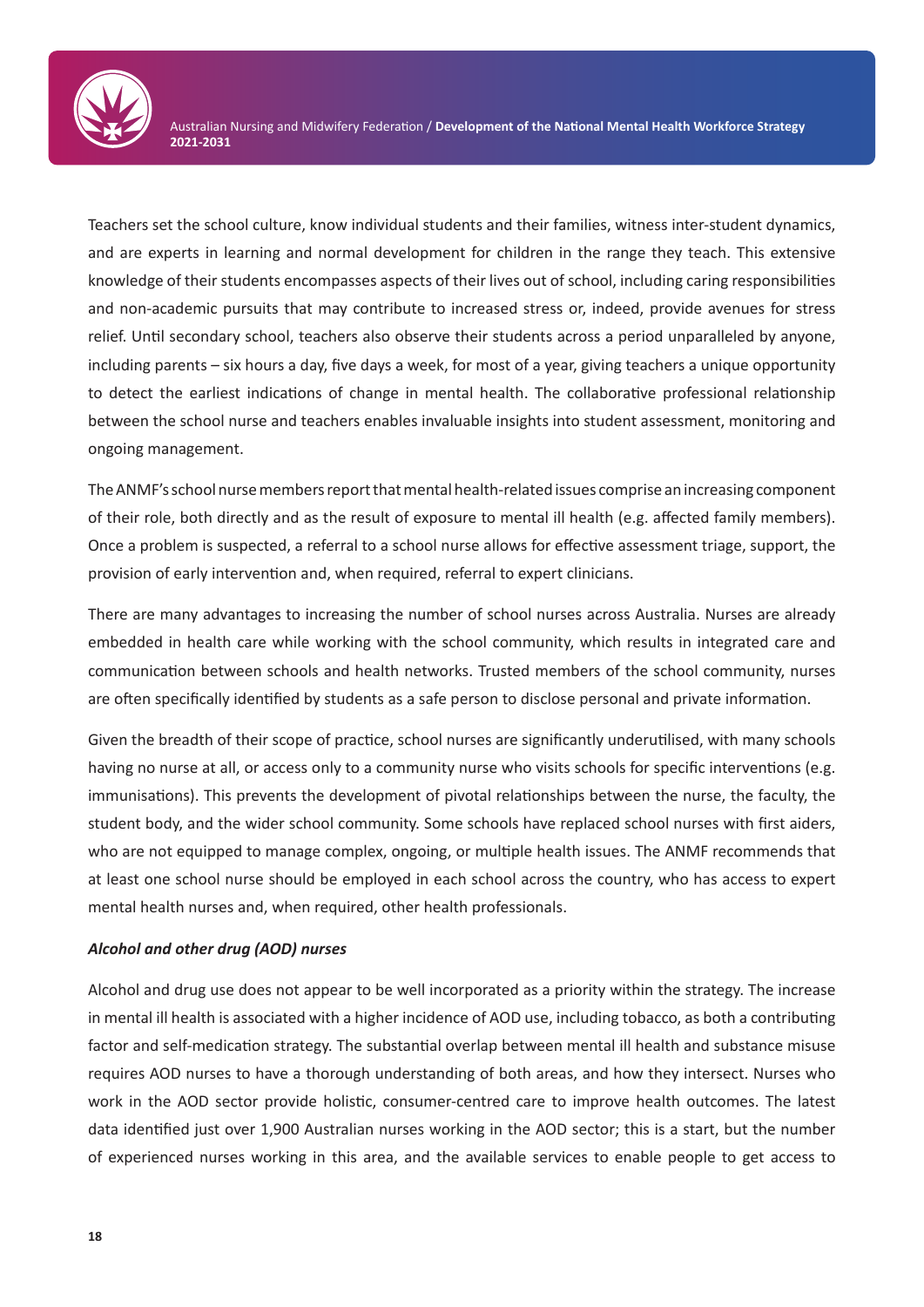

care when they need it, must be significantly increased. This provision will be most effective if AOD nursing services are dispersed across multiple key settings, including EDs and within the corrections system, as well as in standalone facilities.

#### *Correctional Facility Nurses*

Mental health for people who are incarcerated in correctional facilities appears to be overlooked by the strategy. Nurses in this area work in a team with police services, remand centres and prisons. There are 1,720 nurses working in this area across the country. There are so few correctional nurses that our members, report being able to do little more for their consumers than perform triage rather than care, particularly for those with complex mental and physical health concerns.

Mental ill health, particularly undertreated mental ill health, is a substantial risk factor for criminality. Australian researchers have found a rate of psychosis 30 times higher among NSW inmates than the general population, while Victorian data indicates 8% of male and 15% of female prisoners have a psychotic illness, and 5.5% have schizophrenia.16 In comparison, the national incidence of psychosis is 0.5%, with schizophrenia accounting for around half that number. Not only are incarcerated people more likely to have a mental illness, almost 70% have more than one, making management more complex. For many people with both a criminal history and mental illness, the first arrest often occurred before their first contact with mental health services. Postrelease support and follow up is essential as mental health can quickly deteriorate after release. Further, this system has neither the necessary cultural ethos nor the resource capacity to assist the imprisoned to develop insight into their substance misuse. There is considerable population overlap between the work of AOD nurses and their correctional counterparts, but they have quite different approaches. AOD nurses focus on harm minimisation, with understanding and often long-term work on the sociological and mental health factors underpinning substance misuse, whereas correctional nurses work within a justice framework.

#### *Nurses and Telehealth*

While the Strategy does briefly include telehealth as one priority area, nurse and midwife involvement in this has been overlooked. This must be rectified particularly as telehealth for mental health has become vitally important due to crises such as COVID-19. The Australian telehealth initiative began in 2011 with the National Digital Economy Strategy. By July 2011, the Commonwealth Government had introduced Medicare funded health services via communication technologies to support access for people in remote, rural and outer metropolitan areas to medical specialists' services. The funding enabled nurses in general practice, midwives, nurse practitioners, midwives with an endorsement for scheduled medicines and nurses in Section 19(2)1 exempt settings, co-located with a person receiving a medical specialist service via Telehealth on-line video consultation, to provide a percentage of the rebatable telehealth services. These consultations could occur in the person's home, a general practice, residential aged care facility, Aboriginal Medical service or,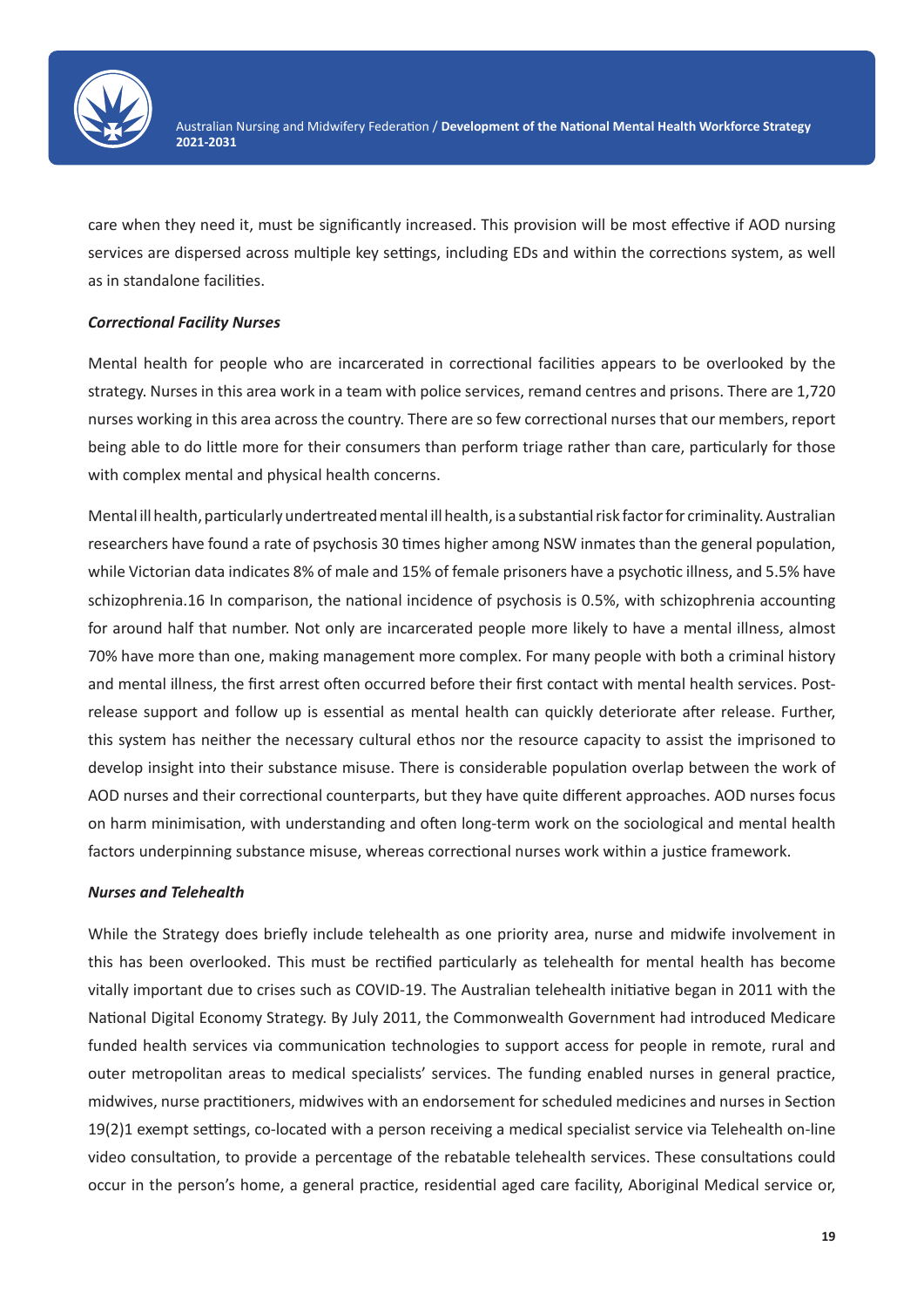

in the case of nurse practitioners, midwives with an endorsement for scheduled medicines or remote area nurses, in their practice facility or other settings.

Access to mental health services in rural and remote locations can be greatly augmented by the use of telehealth technology. Telehealth mental health services can be used to link a person requiring mental health care with mental health experts in major centres, such as a mental health nurse practitioner, and/or medical mental health specialists. Greater utilisation of telehealth for mental health care provides several benefits, including: convenience for the person seeking care and their families by not having to travel long distances, incurring travel and accommodation costs; less disruption to family life for the individual by being able to remain in their community; ability for family or friends to more easily accompany the person to their consultation; ability for the nurse or midwife involved in the person's care to participate in the consultation, if agreeable by all parties; easy access to expert advice and treatment discussions; better range of choice in health professional/s involved in care; educative opportunities for nurses and midwives in rural and remote locations; and, the opportunity for better integration of services and collaborative practice for health professionals.

**4. The draft Strategy seeks to balance the need for nationally consistent approaches that support the reform agenda with sufficient flexibility for states, territories and service providers to pursue priorities that reflect their specific contexts and challenges across occupations and settings (public, private and community-based). To what extent does the draft Strategy achieve an appropriate balance?**

Overall, the Draft Strategy appears to balance the need for nationally consistent approaches that support the reform agenda with sufficient flexibility for states, territories and service providers to pursue priorities that reflect their specific contexts and challenges across occupations and settings (public, private and communitybased).

The Royal Commission into Victoria's Mental Health System has boldly made 65 recommendations, including specific Workforce recommendations, in its 2021 Final report. Many of these recommendations, including Recommendation 57 conduct ongoing workforce data collection, analysis and planning, are also objectives of the National Strategy. However, the final report is more comprehensive, with implementation already occurring. The Workforce Strategy and implementation plan is due to be released by the end of 2021, and has already conducted targeted consultation on the Strategy.

Because of the Royal Commission, Victoria has the potential for being the trail blazer for a contemporary mental health system. The National Strategy and other state and territories should look to Victoria as an example to efficiently adapt similar reforms.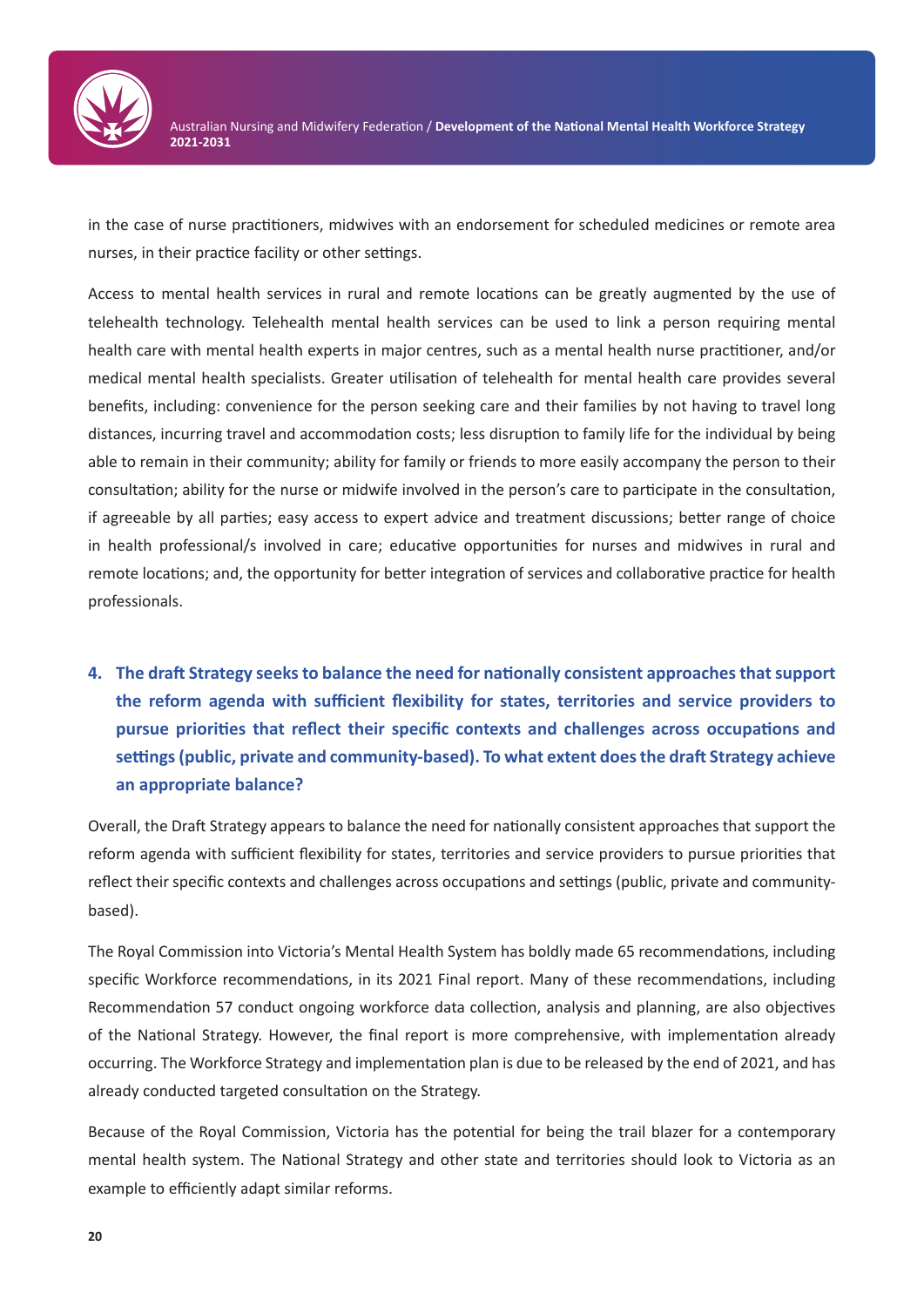

Against Objective 5 within the Draft Strategy; 'the mental health workforce is retained in the sector', the ANMF raises the issue of the need for robust publicly funded mental health services. The Strategy will not be able to be implemented if there is not a commitment to publicly fund and resource mental health services so that consumers have equitable access. Many of the NGOs and private providers are not affordable to those most at risk. While the Strategy includes mention of funding, there is no commitment to ensure there is adequate public resourcing. Inequalities exist in the Australian health system and are felt the hardest by the most vulnerable members of the population including those experiencing mental ill-health. These inequalities have likely been intensified by the impact of the COVID-19 pandemic on many facets of everyday life including healthcare and social services. The Australian public health system has proven itself to be among the very best in the world, a well-resourced, publicly owned and operated health system is key to ensuring the health and wellbeing of the community. This extends to accessing public mental health services which over time has seen a significant de-investment in community mental health and in the acute sector leading to fragmented care for consumers. The ANMF recommends an action under Priority Area 5.1 'Promote funding reform to provide more secure employment arrangements'; develop and fund workforce renewal schemes that are aimed at regenerating the workforce by staggering the projected retirement of a substantial number of nurses and midwives over the next five years.

# **5. The draft Strategy provides a high-level roadmap to improve the attractiveness of careers in mental health, with implementation approaches differing across occupations and locations. To what extent does the draft Strategy provide a useful approach to addressing issues that impact on the attractiveness of the sector?**

#### *Workplace Mental Health and Wellbeing*

The Strategy does engage briefly with the importance of addressing workplace mental health, but this could be integrated more thoroughly to ensure optimal attractiveness of the sector to new staff. Changing cultural practices to equip education facilities and workplaces to be mentally healthy will assist in reducing stigma of working in mental health and will assist in improving the attractiveness of the sector. This work must include health practitioners themselves. One of the unexpected effects of the COVID-19 pandemic is the exposure of, and a shift in, the cultural expectation that health practitioners attend work unless they are too sick to practice safely. Equally problematic but less obvious is the negative culture surrounding the lack of support for health practitioners' mental health. Remodelling this culture is vital to ensure all health care staff have safe and supportive workplaces in which to deliver care to others. It is also essential workplaces have support mechanisms that recognise and mitigate vicarious trauma for those working in health systems, as both recipients and providers of care.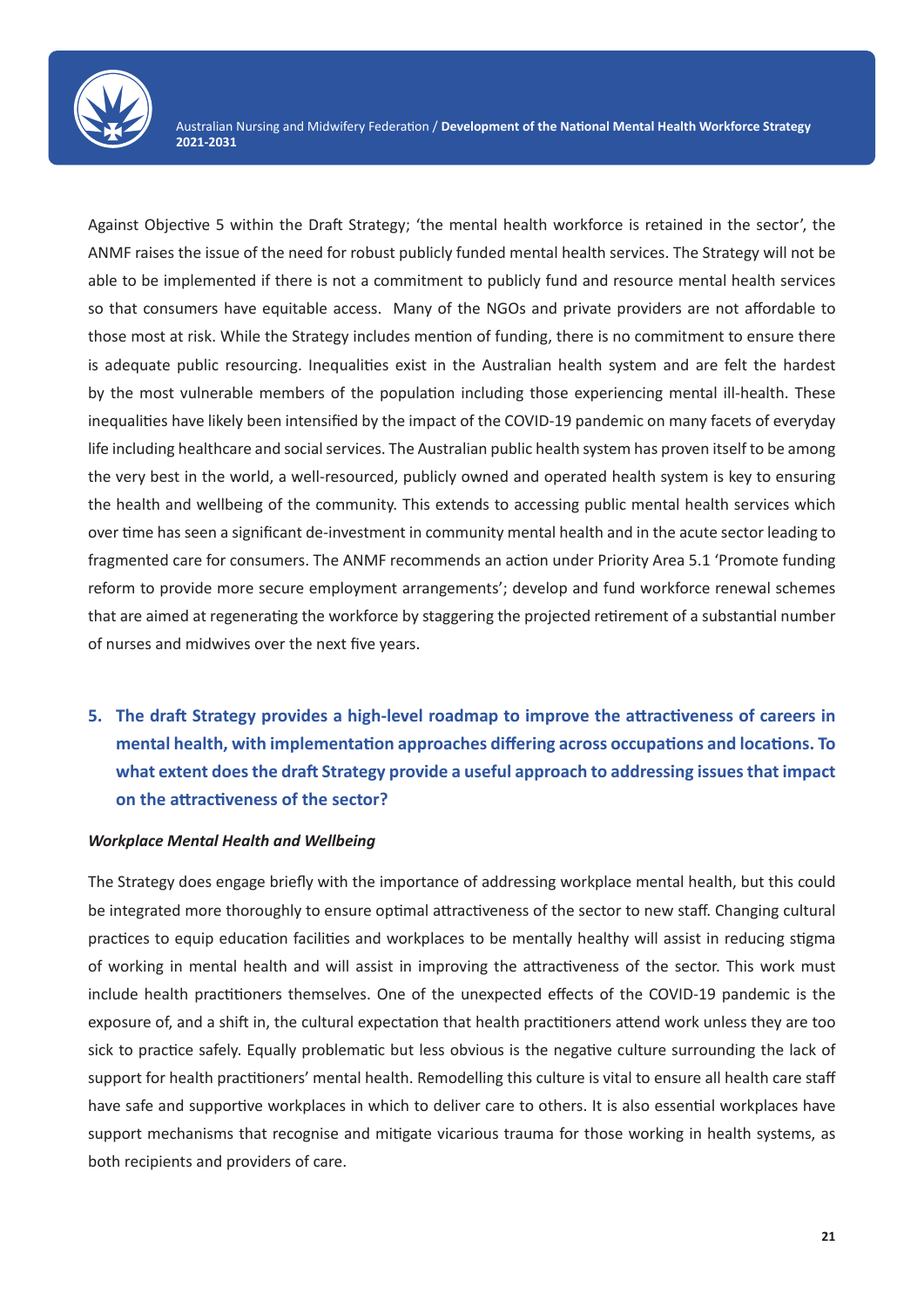

Nurses and other staff working in mental health cope with significant mental and physical challenges, including exposure to verbal and physical violence. Nurses who work in mental health environments have a 20 times higher rate of physical violence than those working in public health units. In addition to the measures described above, the ANMF also calls for the national adoption of the ANMF Victorian Branch's 10-point plan to end violence and aggression in workplaces (cited above),<sup>20</sup> and for the incorporation of these requirements into the model Work Health and Safety Regulations.

Providing a clear legislative framework within which to manage mental health issues would assist all stakeholders and improve attractiveness of the sector. This legislation should also mandate a percentage or set number of days of personal leave to be accessible without documentation (e.g., medical certificate) to allow for leave for mental health.

# **6. A key issue for the mental health workforce is maintaining existing highly qualified and experienced workers. To what extent does the draft Strategy capture the key actions to improve retention?**

While the Draft Strategy acknowledges several key factors important to retention of the existing mental health workforce such as a need to ensure staff are supported to access continuing professional development, it could consider more broadly the role of nurses and midwives within the listed action items. As the largest body of health professionals, and one of the most geographically dispersed and cost-effective sources of expertise for combined management of mental health and care coordination, nurses and midwives are a frequent point of contact for those accessing mental health services, particularly as rurality increases. The need to retain the broader nursing and midwifery workforce throughout the mental health sector should not be understated and the ANMF considers this has not yet been sufficiently acknowledged in the Draft Strategy. The objective of careers in mental health are, and are recognised as, attractive – is sound and will required several priorities for action to achieve this. The ANMF advocates that improved partnerships with universities and registered training organisations should be developed to enhance perceptions that mental health as attractive, where currently, and historically, lecturers often encourage students interested in mental health to – consolidate their skills in an acute setting first. Further, mental health nurses need to be better embedded into academic staffing profiles, as opposed to the current practice of reliance on casual academics to deliver this education.

#### *Addressing workplace violence*

Our members working in mental health tell us they leave jobs they love because of high stress, inadequate staffing, and unsafe work environments. Workplace violence is one of the most critical issues for nursing staff, and it is not clear how this is addressed in the strategy beyond investment in infrastructure.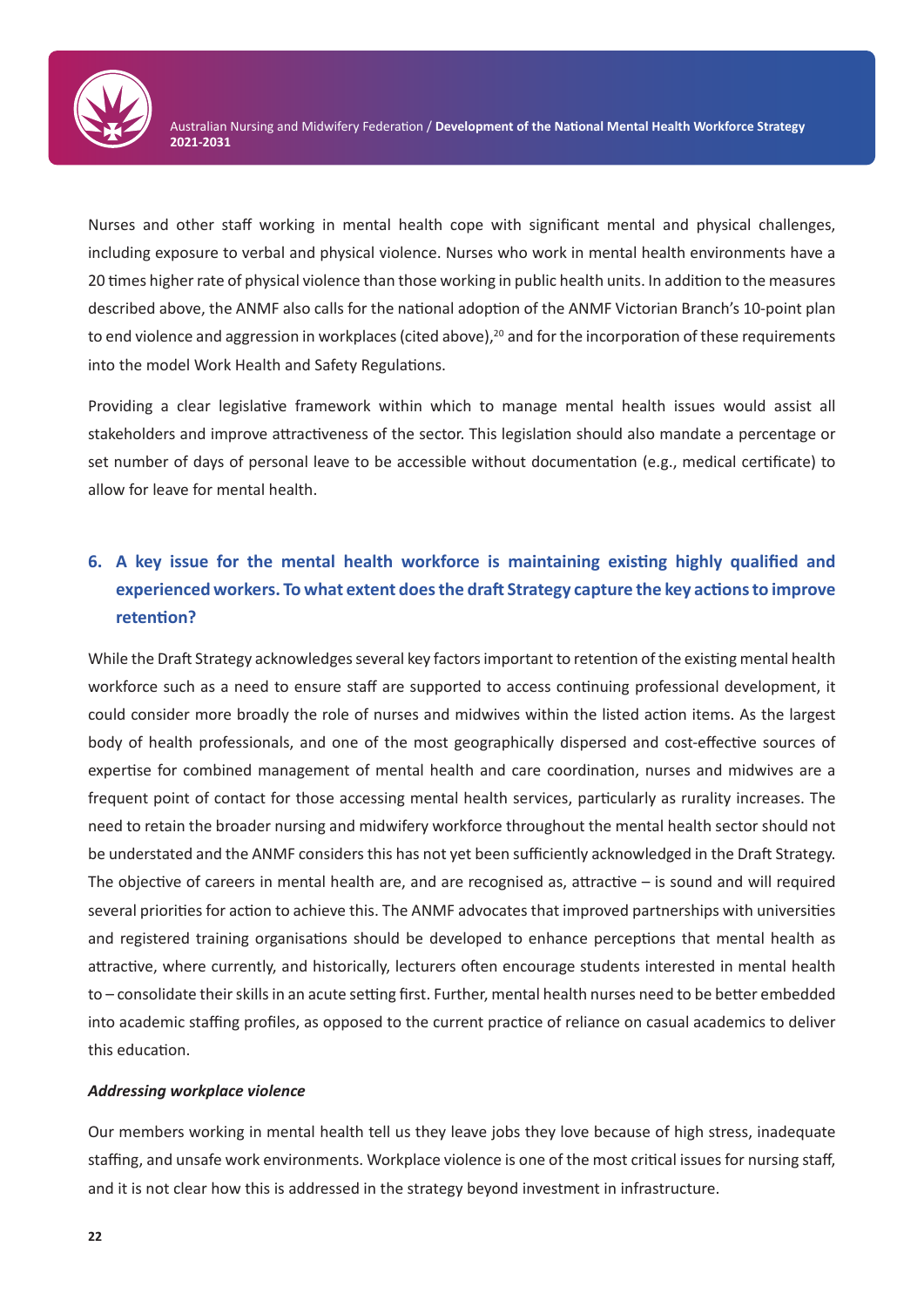

Nurses and other staff working in mental health cope with significant mental and physical challenges, including exposure to verbal and physical violence. Nurses who work in mental health environments have a 20 times higher rate of physical violence than those working in public health units.<sup>21</sup> In previous submissions on mental health workforce, the ANMF has called for the national adoption of the ANMF Victorian Branch's 10 point plan to end violence and aggression in workplaces, and for the incorporation of these requirements into the model for Work Health and Safety Regulations. Actions such as this provide a clear legislative framework to support the management of workplace violence and its implementation would assist all stakeholders.

#### *Funding uncertainty*

The ANMF agrees that current cycles of funding contribute to mental health service fragmentation, affecting access, uptake, and optimal health outcomes. As proposed, extending the length of funding cycles and guaranteeing continuity of mental health supports would create better certainty for both providers and consumers of mental health services. However, the priority areas discussed in the Draft Strategy do not consider the wider need for funding certainty beyond employment security of the specified professions.

Funding uncertainty places many pressures on the mental health workforce and contributes to workforce attrition and shortages. For example, when highly effective programs end, specialised and experienced health practitioners in mental health can no longer deliver these services. Members of the ANMF have reported that when funding changes resulted in the closure of, or altered, admission criteria to these programs, they felt as though they were abandoning consumers with whom they had trusted therapeutic relationships. This not only negatively affects the person seeking care, who must find a new practitioner and repeat work previously done, but also reduces the health practitioner's sense of job satisfaction. This in turn leads to a greater risk of the health practitioner leaving their role or the sector entirely due to low job satisfaction, sense of accomplishment, and frustration with ongoing funding uncertainty in the sector.

This uncertainty could be resolved by guaranteeing longer periods of dedicated funding, and reinstating initiatives such as the Mental Health Nurse Incentive Program. This program allowed mental health nurses to provide cost effective community-based mental health care, and despite demonstrable improvements in clients' overall mental health and social functioning, and correlated reductions in hospital admissions alongside increased levels of employment, funding for this successful program was frozen. This funding was then diverted into a general flexible funding pool and is no longer quarantined for the provision of effective, efficient care by qualified mental health nurses.

#### *Access to appropriate supervision*

The ANMF welcomes the proposed action item to ensure the establishment of appropriate supervision and support for nurses and other staff working in mental health care. Necessary to support retention at all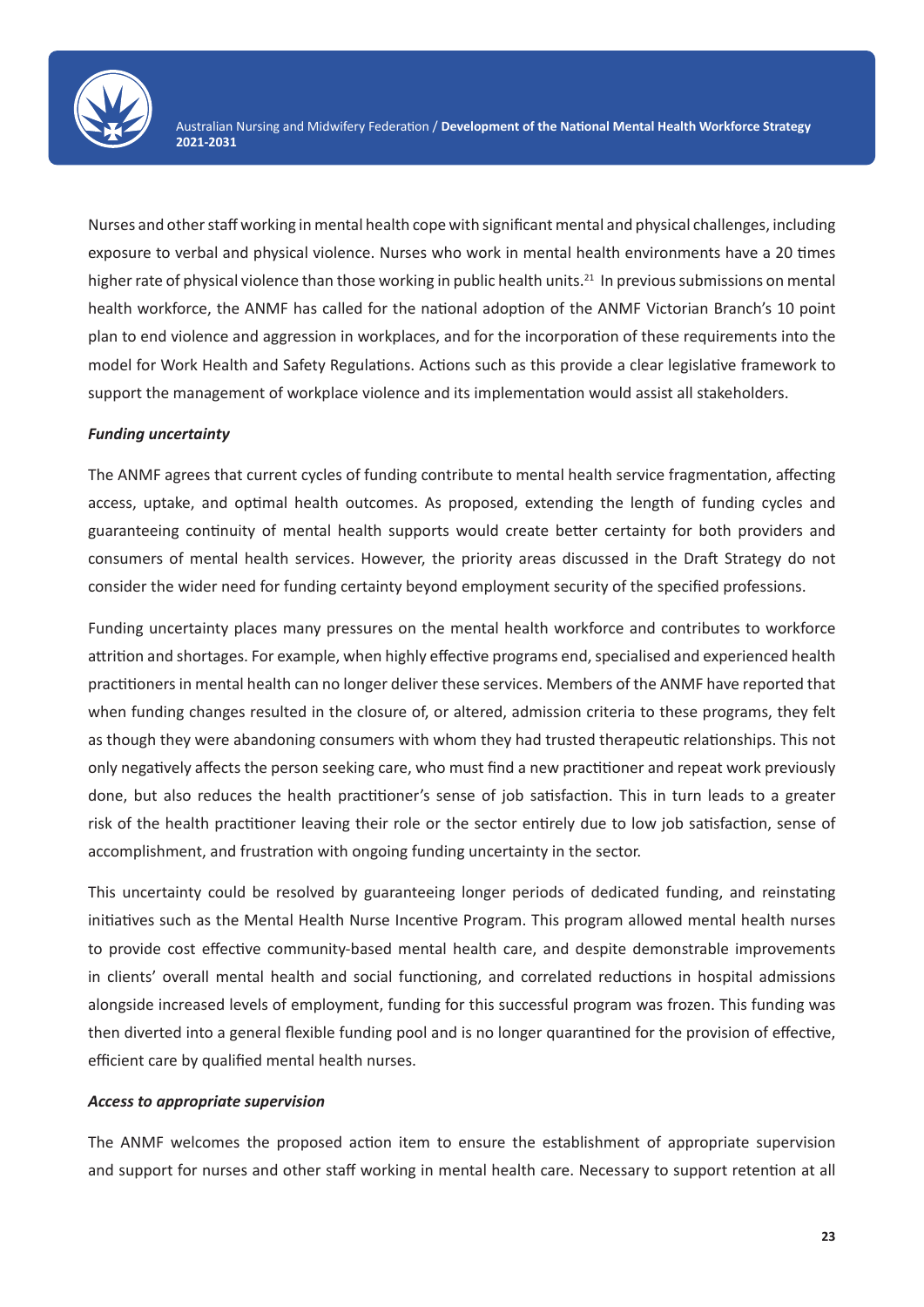

levels, supervision provided by experienced registered nurses and other staff are critical elements of a wellsupported workplace. It is essential that clinical supervisors promote a positive learning culture, understand the importance of reflective practice and are able to provide appropriate constructive feedback from a profession specific perspective. With an increased need to grow the mental health workforce will come an increased demand for high-quality supervision. It is also vital these senior members of staff are recognised and rewarded for the time and work they contribute to training and supervision.

#### *Improve career paths within the mental health sector*

While the ANMF supports efforts to improve career paths for nurses throughout the mental health care sector, we highlight that we do not support any recommendation to develop a three-year direct entry mental health nurse bachelor qualification. There is currently no pathway for registration of mental health nurses under the National law. The costly and arduous process of implementing such a recommendation presents a barrier to building an effective mental health nursing workforce and is a poor use of resources with no guarantee of successfully addressing shortages.

As described above, the foundational preparation of nurses and midwives equips them with the skills and knowledge to provide mental health care. Better use of already qualified nurses and midwives is an efficient and cost-effective strategy to increase the efficacy of Australia's mental health workforce and importantly, recognises that not all mental health care occurs in mental health services.

To support career paths for nurses within the mental health sector, the ANMF recommends the implementation of strategies focusing on attraction, retention, and progression such as providing:

- Well-supported, quality mental health clinical placements in final year nursing qualifications;
- Substantive, well-resourced transition-to-practice programs in mental health and community health, for both registered nurses and enrolled nurses;
- Clear pathways that encourage and support progression to clinical nurse consultant and nurse practitioner roles specialising in mental health; and,
- Scholarships to assist with the costs of post-graduate education in mental health.

#### *Ensuring appropriate staffing levels*

In all settings, adequate staffing levels and skills mix are required to ensure safe and quality care can be delivered. The Draft Strategy does not appear to provide any provision to address sectors of health care where the provision of mental health care is provided, but where safe staffing levels cannot be assured e.g., aged care. Safe staffing levels means, amongst other things, ensuring workers have time to deliver person centred care and complete administrative tasks in paid work time. By ensuring appropriate staffing and skills mix across mental health, issues of retention can be addressed by alleviating pressures related to interfaces with the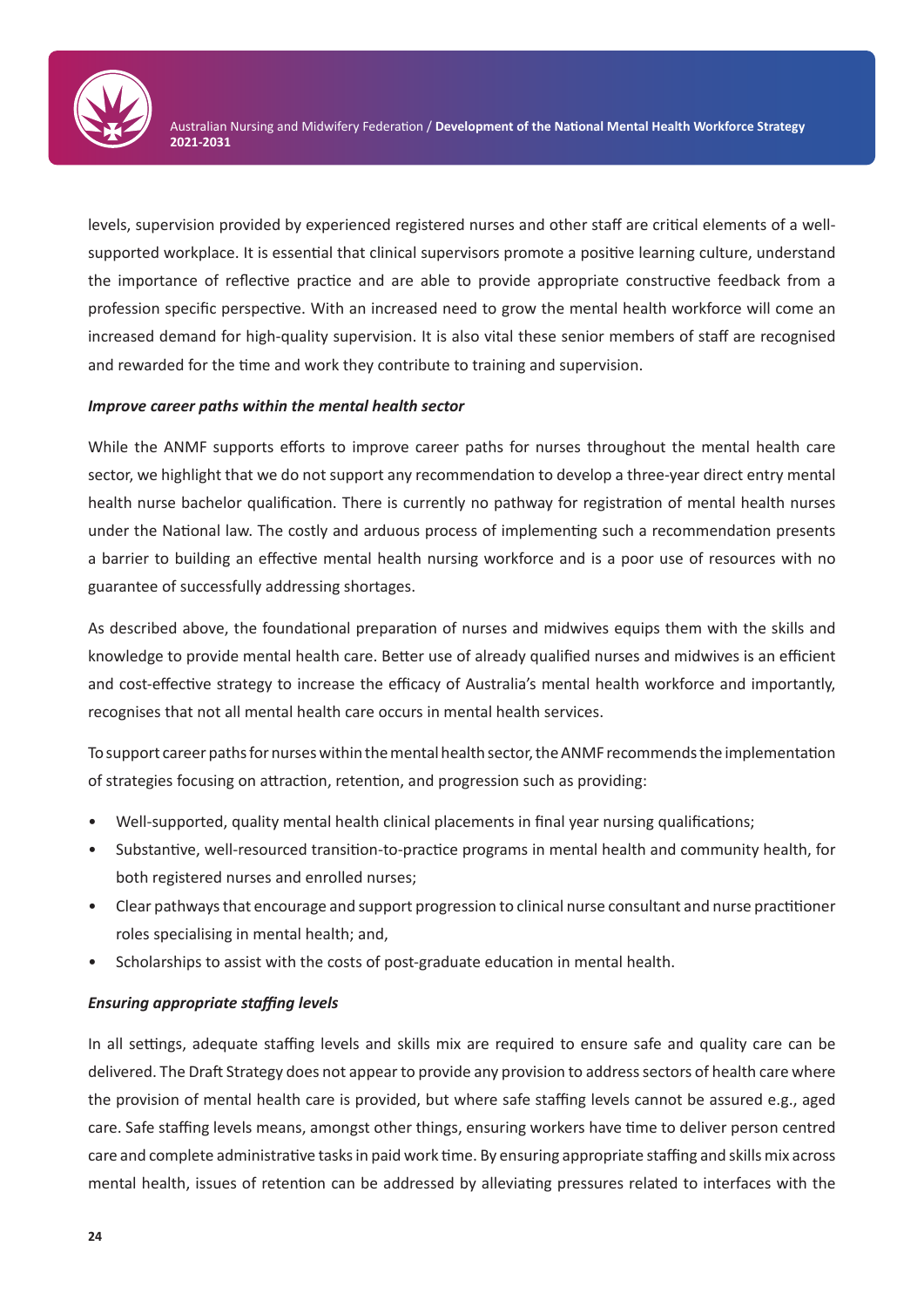

wider health and social services sectors, handover to other health professionals, provision of individualised person-centred care, and engagement with family members and loved ones. Further, appropriate staffing improves the capacity of services to offer better quality clinical placement positions for students, and supports better occupational health and safety and workplace conditions, and ease demands and stress resulting from expectations to meet unfeasible workloads. To further expand on what constitutes safe staffing, legislation should mandate adequate breaks between shifts (including when on-call), mandated adequate breaks in shifts (i.e., meal breaks to be taken or automatically paid), and a percentage or set number of days of personal leave to be accessible without documentation (e.g. medical certificate) to allow for leave for mental health.

# **7. The Productivity Commission and other inquiries have identified the importance of improving integration of care, and supporting multidisciplinary approaches. How can the Strategy best support this objective?**

Many people do not receive the mental health care they require due to limited service availability, funding gaps, lack of cultural safety, convoluted referral pathways, and fragmented care. The first step is to reduce and remove these barriers to care access, by prioritising the integration of new and existing services and programs that are readily accessible, affordable, coordinated, and tailored to the individual's needs. As far as practicable, these interventions should be integrated not only with one another but within the broader health care system, and with the education, human services, justice, and aged care systems. This will facilitate seamless transitions of care, continuity of communication, and opportunistic referrals to mental health support services.

#### *Structural weaknesses in healthcare*

A crucial weakness in the Australian healthcare system arises from a lack of coordination of mental healthcare across providers. Enrolled Nurses are underutilised in this co-ordination role and we contend that they would provide a cost-effective solution in improving care co-ordination and stopping people from falling through the gaps. The present inquiry has the opportunity to address issues with fragmented, uncoordinated care in mental health.

An important step toward addressing deficiencies in the current system is to enable the nursing and midwifery workforce to work to their full scope of practice. Mental health services in Australia should make greater use of the skills and scope of practice of the nurse, nurse practitioner, and midwife workforce by ensuing greater involvement of the professions in acute and primary care (including in general practice, schools, and community) as well as residential aged care. A shift away from generic 'case-management' models that have the potential to de-skill highly qualified health practitioners is an imperative. Nurse, midwife, and nurse practitioner-led models of care in mental health should be trialled and expanded.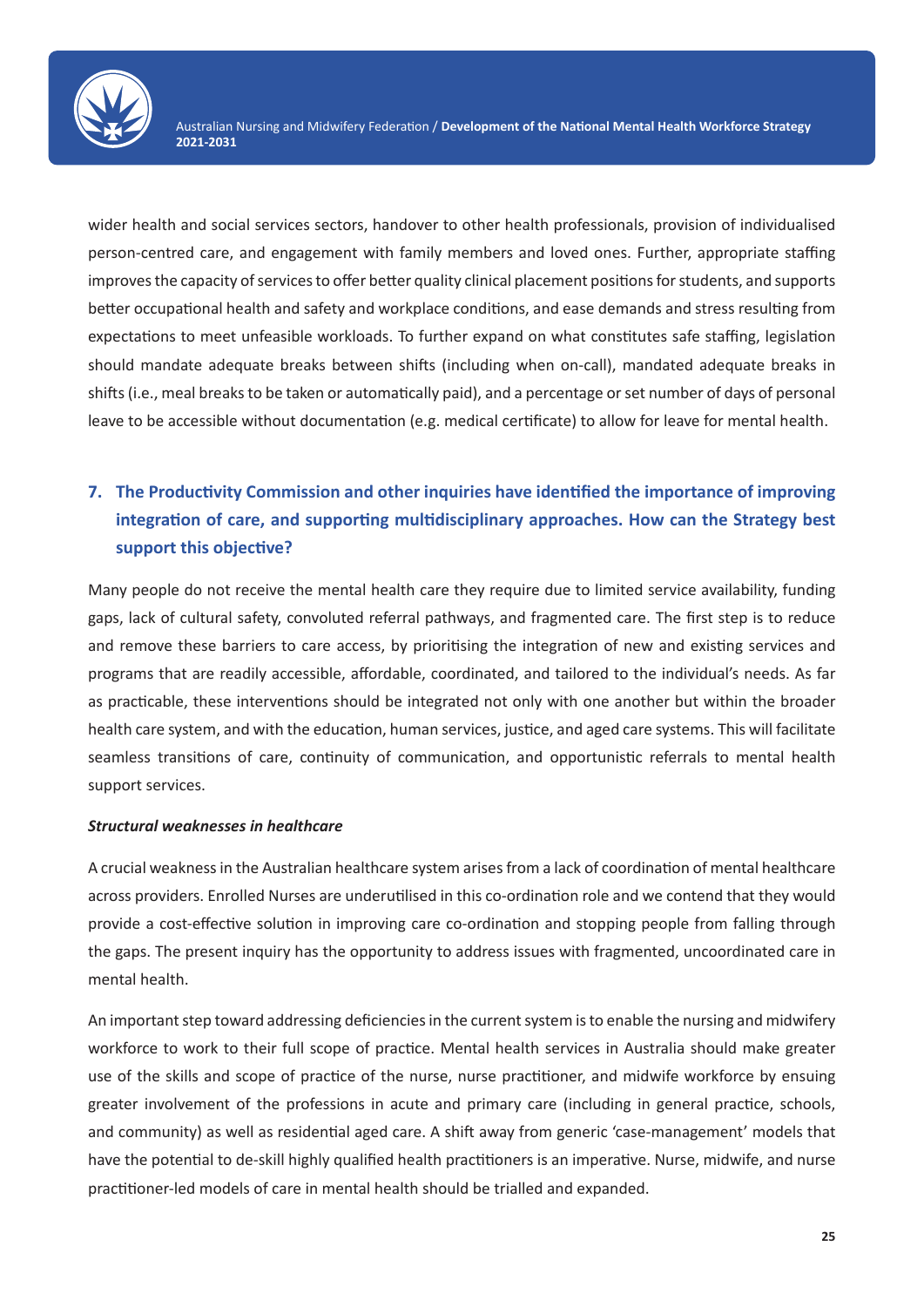

Along with ensuring that nurses and midwives are supported to work to their full scope of practice, greater acknowledgment from multidisciplinary healthcare professionals, policy makers, and the wider community would assist in growing a broader and clearer understanding of the importance and value of nurse and midwife work in the area of mental health.

In Victoria, there has been a dilution of nurses in community mental health teams due to the generic case management model. The Royal Commission has identified that; 'the generic case management model of care does not allow clinicians from different disciplines (for example, consultant psychiatrists and psychiatry registrars, nurses, psychologists, occupational therapists and social workers) to deliver evidence-based interventions related to their specific disciplines and qualifications.' This points to the need for a clearer definition of multi-disciplinary care with the Strategy.<sup>22</sup>

# **8. There are recognised shortages across the mental health workforce, including maldistribution across metropolitan/regional locations and settings. To what extent does the Strategy address the issues and supports required to improve workforce distribution?**

#### *Strengthen local mental health service planning, alignment of workforce planning and development*

The ANMF welcomes the Draft Strategy's acknowledgment of the maldistribution of the mental health workforce across metropolitan/ regional locations and settings, and note the important role played by nurses in the delivery of mental health care in increasingly rural and remote settings.

There is ample research evidence focused on interventions to improve attraction and retention of care and support workers in rural and under-severed areas including a recent systematic review of systematic reviews.23 Unfortunately however, included studies found little evidence to demonstrate the effectiveness of the included interventions. Key findings showed that various regulatory measures were able to attract health workers to rural and underserved areas, especially when obligations were attached to incentives. Health workers were likely to relocate from these areas once their obligations were completed, however. This means that further attention must be focused on ensuring rural, regional, and remote communities, health and support services are attractive and rewarding places to live and work.

Recruiting rural students and rural placements improved attraction and retention although most studies were without control groups, which made conclusions on effectiveness difficult. This highlights one of the ANMF's key areas of focus in advocating for further support for regional universities and vocational training that must incentivise quality rather than allowing the sector to accept a less or standard. Overall, cost-effective utilisation of limited resources and the adoption and implementation of evidence-based health workforce policies and interventions that are tailored to meet local health system contexts and needs are essential.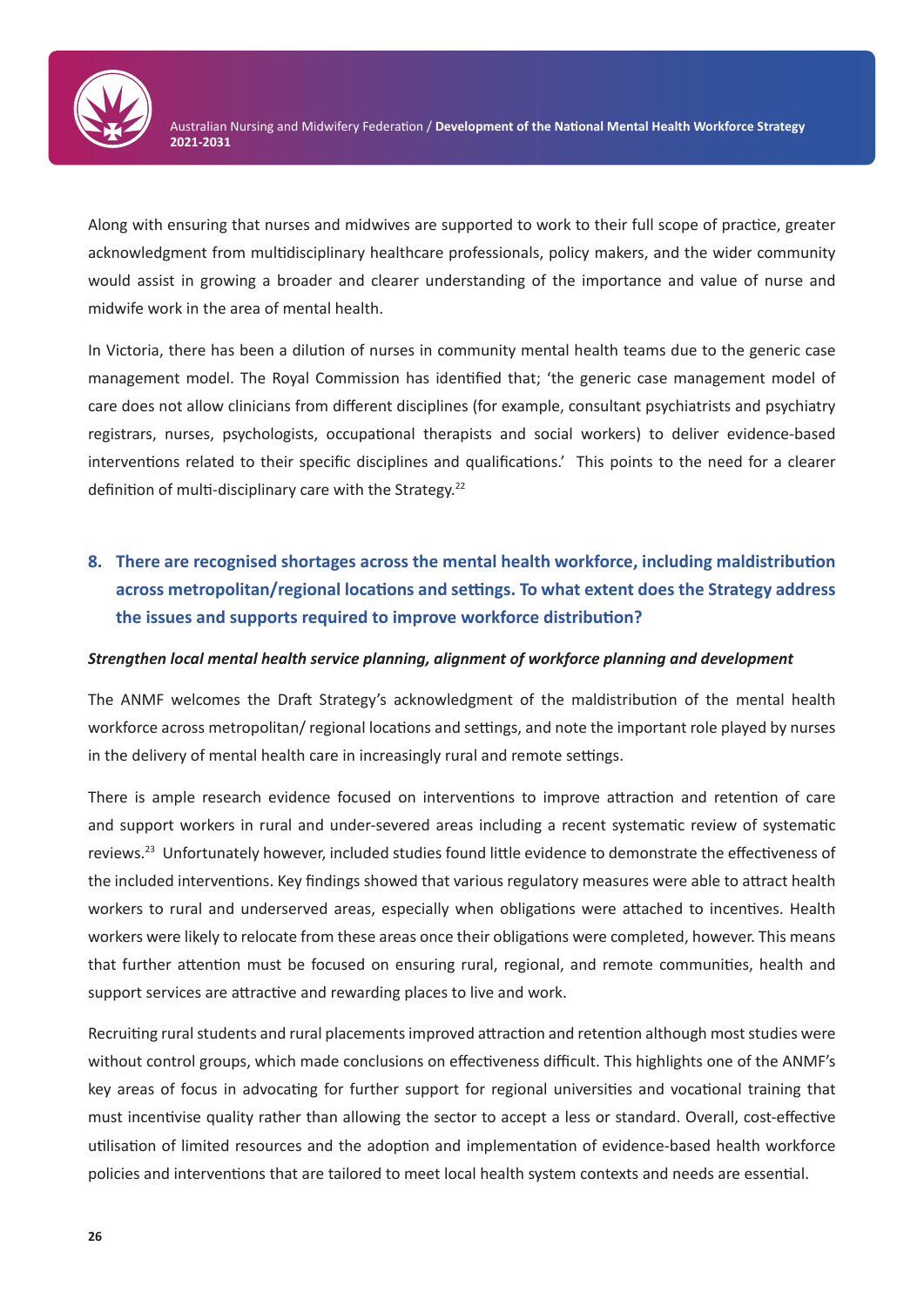

The strategies which the ANMF considers can aid capacity building for the rural and remote mental health workforce, include:

- Structured clinical placement opportunities in rural and remote health care facilities, for nursing and midwifery students, to promote the integration of physical and mental health, as well as showcase the benefits of country living.
- Improving support for newly graduated nurses and midwives in rural and remote health facilities to aid retention; as well as assisting rural and remote nurse and midwife managers in their role as preceptors of beginning registered practitioners.
- Mental health specific continuing professional development of registered nurses, enrolled nurses and midwives working in rural and remote locations, facilitated by managers (both time release and funding assistance).
- De-escalation education for all nurses and midwives practising in rural and remote centres, in the management of people with mental illness.
- Encouragement of registered nurses and midwives to undertake post graduate mental health programs, with the flexibility of distance education modules.
- Targeted quarantined scholarship funding for nurses and midwives to undertake post graduate level studies in mental health, to work in rural and remote areas.
- Targeted quarantined scholarship funding for mental health nurse practitioners to work in rural and remote areas.
- Provision of scholarships for education and professional development specifically in dementia care for all nursing staff and care workers in rural aged care.
- Provision of positions in rural and remote locations for mental health Nurse Practitioner

#### *Enhance use of integrated and flexible workforce models, reflecting community strengths and needs.*

The ANMF draws attention to the integral role in the healthcare system that nurses and midwives play, and that this is inclusive of the delivery of mental health care, particularly in rural and remote communities. Nurses and midwives can effectively be responsible for the integration of flexible workforce models of care in a variety of settings, nurse practitioners and mental health nurses in particular have substantial experience in delivering effective nurse-led models of care.<sup>24</sup> Whilst the term 'nurse-led model of care' has no strict definition, it typically is applied where nurses take leadership, coordinate, or provide a supervisory role or practise without the direct supervision of another health professional in delivering care.<sup>25</sup> This may occur where the nature of the treatment is particularly amenable to nursing care, e.g. in situations where regular monitoring or treatment is required, where a treatment cannot be administered by the individual or their carer, or perhaps, where the individual requires frequent holistic reassessment. This is appropriate in the context of rural and remote locations where there is a lack of availability of other health staff and/or limited resourcing of health services.<sup>26</sup>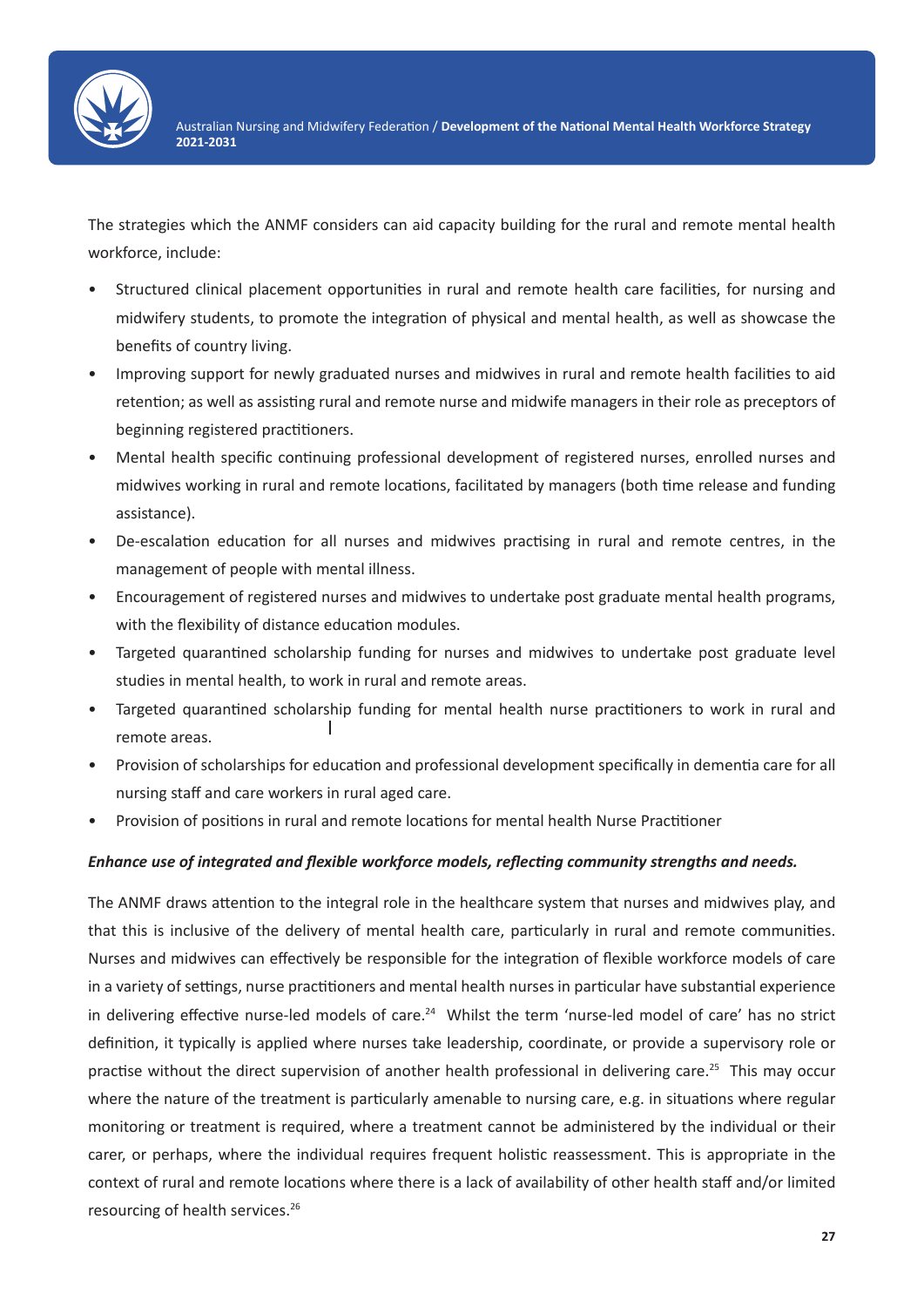

#### *Increase availability and appropriate utilisation of telehealth*

The ANMF supports increasing access to mental health services in rural and remote locations through the use of telehealth technology. Telehealth mental health services can be used to link a person requiring mental health care with mental health experts in major centres, such as a mental health Nurse Practitioner, and/or medical mental health specialists. Telehealth interventions have also proven extremely useful in the context of the COVID-19 pandemic which has limited people's access to face to face care.

Greater utilisation of telehealth for mental health care provides several benefits, including: convenience for the person seeking care and their families by not having to travel long distances, incurring travel and accommodation costs; less disruption to family life for the individual by being able to remain in their community; ability for family or friends to more easily accompany the person to their consultation; ability for the nurse or midwife involved in the person's care to participate in the consultation, if agreeable by all parties; easy access to expert advice and treatment discussions; better range of choice in health professional/s involved in care; educative opportunities for nurses and midwives in rural and remote locations; and, the opportunity for better integration of services and collaborative practice for health professionals.

The ANMF support and recommend that MBS benefits for teleconferencing and mental health plans be extended to primary and community health nurse practitioners and to mental health nurse practitioners as providers. Widening access to these services allows faster implementation of the actions arising from the strategy, and facilitates equity of access for geographically and socioeconomically distanced populations.

# **9. Adopting a broad definition of the mental health workforce provides a platform for innovation to ensure all occupations are able to work effectively. How can the Strategy encourage innovation in service delivery models and workforce optimisation approaches?**

#### *Removing Restrictions on Nurse and Midwife Scope of Practice*

As noted above, nurses, including specially trained mental health nurses, represent the largest proportion of professionals working in the Australian mental health system and provide care to individuals and communities throughout Australia from metropolitan locations to regional and remote sites. Nurses are well positioned to understand the complex interrelationship between physical and mental health and to respond to the high premature mortality/ morbidity rates of individuals being treated for mental health issues caused by physical illnesses, such as cardiac disease, diabetes, and metabolic related orders.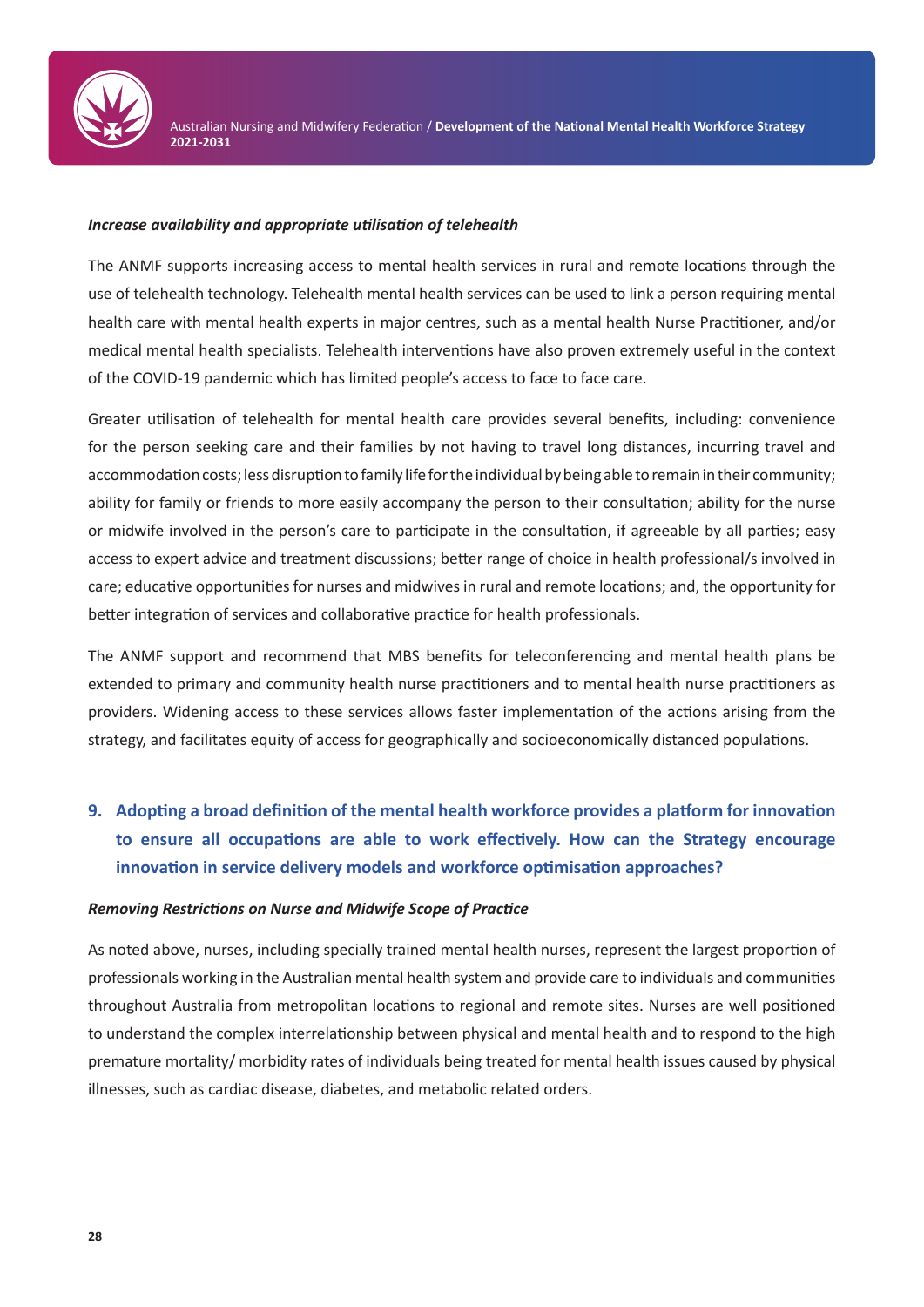

Mental health services are increasingly delivered in the community by primary health care providers, however nurses and mental health nurses are underfunded which limits community access to these vital services and the ability of nurses to provide necessary care and preventive interventions. Further, a shortage of mental health nurses is expected to be the largest sector in the overall nursing workforce shortage of at least 19,000 nurses by 2030. The Strategy must embed the need to significantly increase the number of nurses and mental health nurses around the country, particularly in high needs areas.

Workforce planning is vital to ensuring that the supply of healthcare professionals, including nurses and midwives, is enough to meet the demands of Australia's growing and aging population. Some states have commenced effective action plans to mitigate against these Health Workforce Australia (HWA) workforce projections including:

- promoting mental health nursing as a career of choice;
- providing scholarships to contribute towards the postgraduate course fees;
- Improving the safety for everyone in mental health wards and clinics;
- Introducing clinical supervision and resilience building programs within workplaces;
- Regulating workload to ensure that nurses are able to provide people/patients with the time they deserve; and
- Reducing insecure work practices.

The nursing workforce, like the Australian population in general, is ageing. The mental health nursing workforce may be additionally stretched in the future by the fact that mental health nursing is not a priority career pathway for many junior nurses. Early prevention, early diagnosis, and identifying suicide risk in the treatment and management of mental health problems are essential in achieving positive outcomes for individuals. Often a first point of contact for people in the community, nurses are, on many occasions, best placed to ensure these critical interventions occur through timely referral and care. This is especially vital in rural, regional, and remote areas where access to specialised mental health services and general practice is more limited and can also be true for disadvantaged metropolitan populations in the community (e.g. socially, culturally, and linguistically diverse and/or disadvantaged people) and in aged care.

Better choice and more accessible mental health care could be provided to people through different models of care, such as mental health nurse-led models, including mental health nurse practitioner-led models; an increase in school nurse positions in the public school sector (for early intervention); and, quarantining of the Mental Health Nurse Incentive Payment (MHNIP) funding within Primary Health Networks to enable reinstitution of the excellent work that had been undertaken by mental health nurses in keeping people well and living in their community.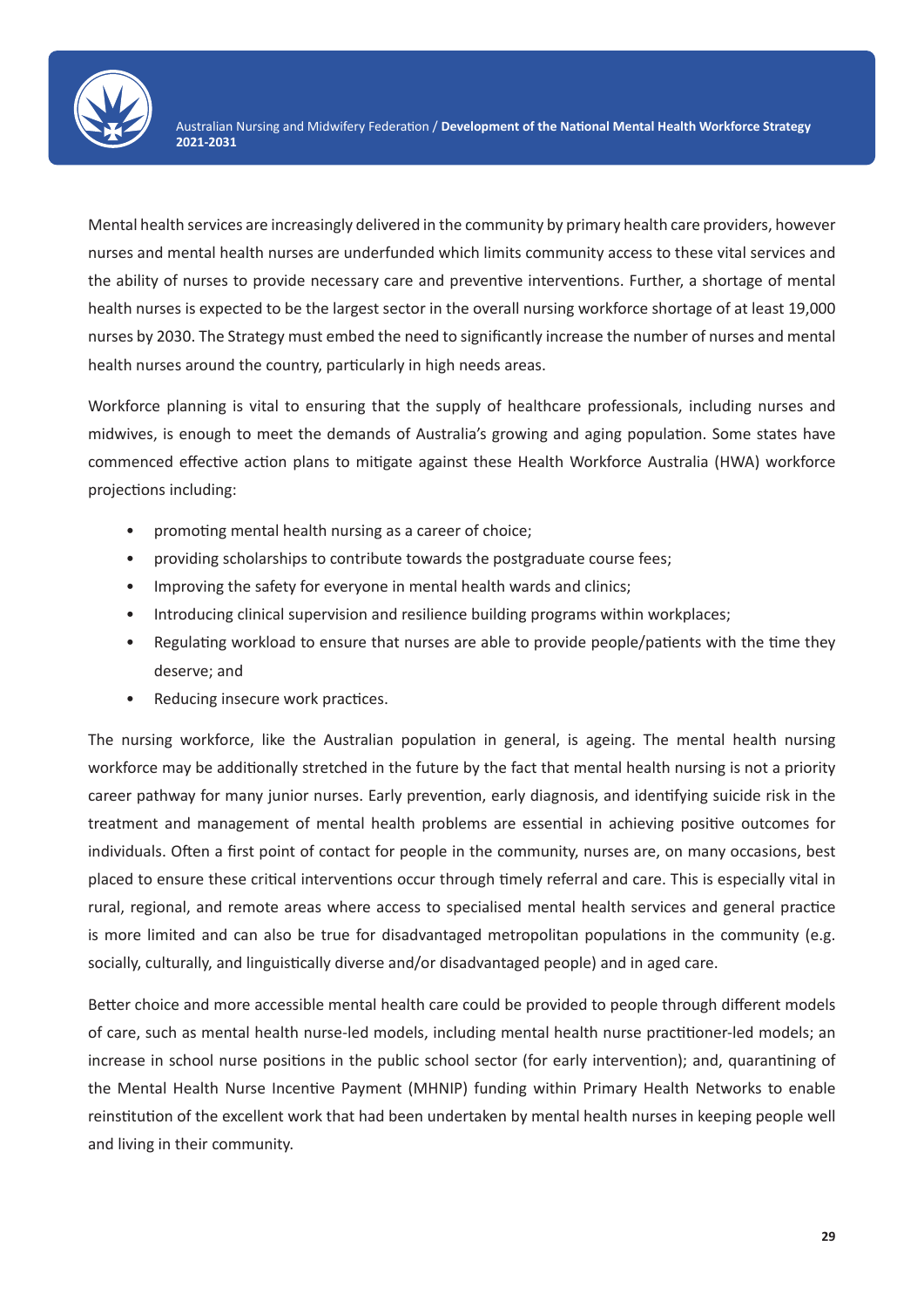

Mental health nurses, nurse practitioners, and skilled registered nurses are also well positioned to provide necessary care to residents in aged care facilities and people receiving aged care and/or disability support in the community. Providing positions for mental health nurse practitioners with funding models which broaden access for people seeking mental health care and which facilitate viable and sustainable practice operation would be one way to address the access issues faced by Australian consumers. Mental health services must also be appropriately tailored, and accessible to provide effective, safe, and meaningful care to the diverse Australian population. Aboriginal and Torres Strait Islander peoples, culturally and linguistically diverse people (including asylum seekers, new migrants, and refugees), socially disadvantaged, and sexually and gender diverse people all face barriers to accessing safe, quality care that meets their specific needs and preferences.

The ANMF advocates that all people experiencing mental health conditions should have access to effective, quality mental health care that acknowledges their particular needs and preferences for culturally safe and appropriate care particularly for Aboriginal and Torres Strait Islander people, and those from socially, culturally and linguistically diverse and/or disadvantaged backgrounds including asylum seekers, new migrants, and refugees, and sexually and gender diverse people.

As a workforce development strategy, the ANMF considers initiatives need to be developed and incentives need to be in place to retain the experienced mental health nursing workforce and recruit and mentor nurses new to mental health, to help grow the mental health nursing workforce. This includes transition to practice programs to equip both newly qualified and experienced registered nurses and midwives with the specialist skills required in mental health nursing.

#### *Nurse-led models of care*

Better choice and more accessible mental health care could be provided to people in rural and remote areas through different models of care, such as mental health nurse-led models, including mental health nurse practitioner-led models. This would enable people to remain in their rural, regional, or remote communities, obviously a more ideal option than the dislocation of travelling to a regional or metropolitan centre, for their mental health care.

As a workforce development strategy, the ANMF believes initiatives need to be developed and incentives need to be in place to retain the experienced mental health nursing workforce to mentor nurses new to mental health, to help grow the mental health nursing workforce. Mental health nursing requires a sound theoretical base upon which experiential mentoring can establish the necessary interpersonal and competency skills needed for safe practice. Rural and remote health facilities can, and should, encourage nurse and midwife employees to undertake post graduate studies in mental health by providing time release and funding assistance. This, in addition to providing opportunities for continuing professional development in mental health, will act as an incentive to remain in rural and remote locations.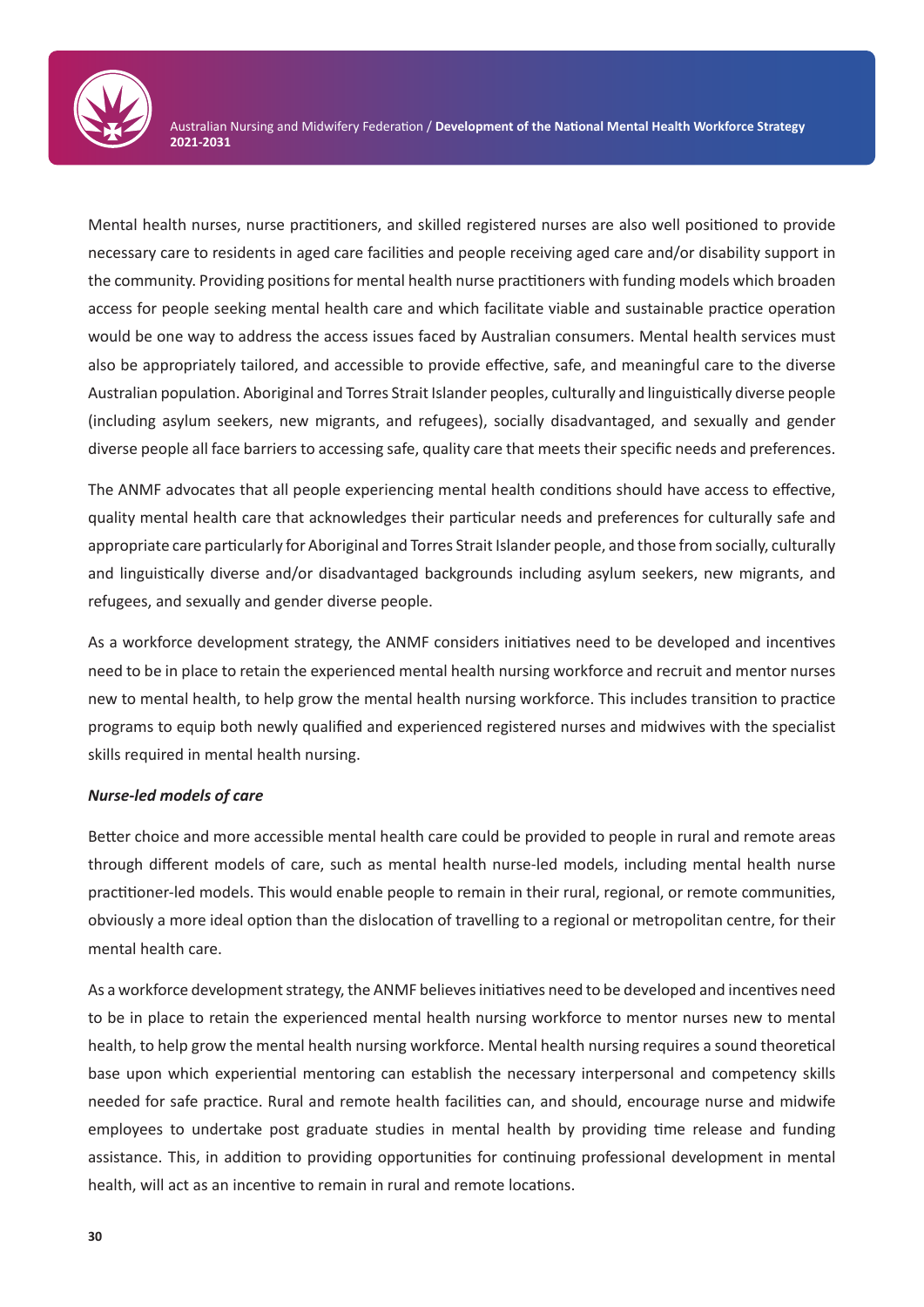

The ANMF cautions against schemes which promote credentialling of post graduate qualification holders, as validation of acquired mental health knowledge. This separate and often expensive process is not required, as the post graduate qualification itself attests to the additional body of knowledge. Mental health nurses work effectively across health facilities and community care settings. However, their numbers decrease significantly as one moves into rural and remote areas so mental health care in rural areas is often fragmented and inconsistent. Mental health clients require regular services to manage care and prevent crisis situations and the lack of continuity in care in rural areas from visiting mental health clinicians compromises relationship building, so essential to optimal outcomes in mental health care. Integrated services in particular are the key to effective mental health care.

#### *Primary Health Network funding and mental health nurse employment*

With the development of the Primary Health Networks (PHNs), the Mental Health Nurse Incentive Payment (MHNIP) program was ceased and funding has been transferred to the PHN flexible funding pool. This transfer of funding has led to difficulties experienced by clients when some mental health nurses either have, or are facing, a loss of employment from their primary health care position. It places further burden on the public health system as often the people who were previously engaging with a mental health nurse have limited or no suitable alternatives and subsequently become very unwell and present in crisis to an emergency department or worse. The ANMF Victorian Branch has reported that this represents a significant loss for patients, many with complex, trauma-based mental illness, who relied on these mental health nurses.<sup>27</sup>

Providers of mental health nursing programs were advised by some Victorian PHNs that their tenders to continue had been unsuccessful and would cease from 1 July 2018. These programs, funded under the MHNIP, had been successful in supporting people in Victoria with severe and persistent mental illness. The MHNIP nurses coordinated patients' mental, physical and social care including acute interventions, and identified a comprehensive range of needs such as dental appointments, public housing or National Disability Insurance Scheme advocacy. This mental health nursing model, which kept people well and living in the community, was proven through evaluation to give greater continuity of care, greater follow-up, timely access to support, and increased compliance with treatment plans; with the outcome being improved mental and physical wellbeing and employment, and greater involvement in social and educational activities. Importantly, there was a decrease in acute hospital admissions, or, where these did occur, a reduction in the length of stay was demonstrated.

The Queensland Branch of the ANMF, the Queensland Nurses and Midwives Union (QNMU) has also reported that mental health nurse members in their state are uncertain as to future employment following transfer of the MHNIP funding, under which they worked, into the PHN. Negotiations are still in train between the mental health nurses concerned and the PHNs in their locality.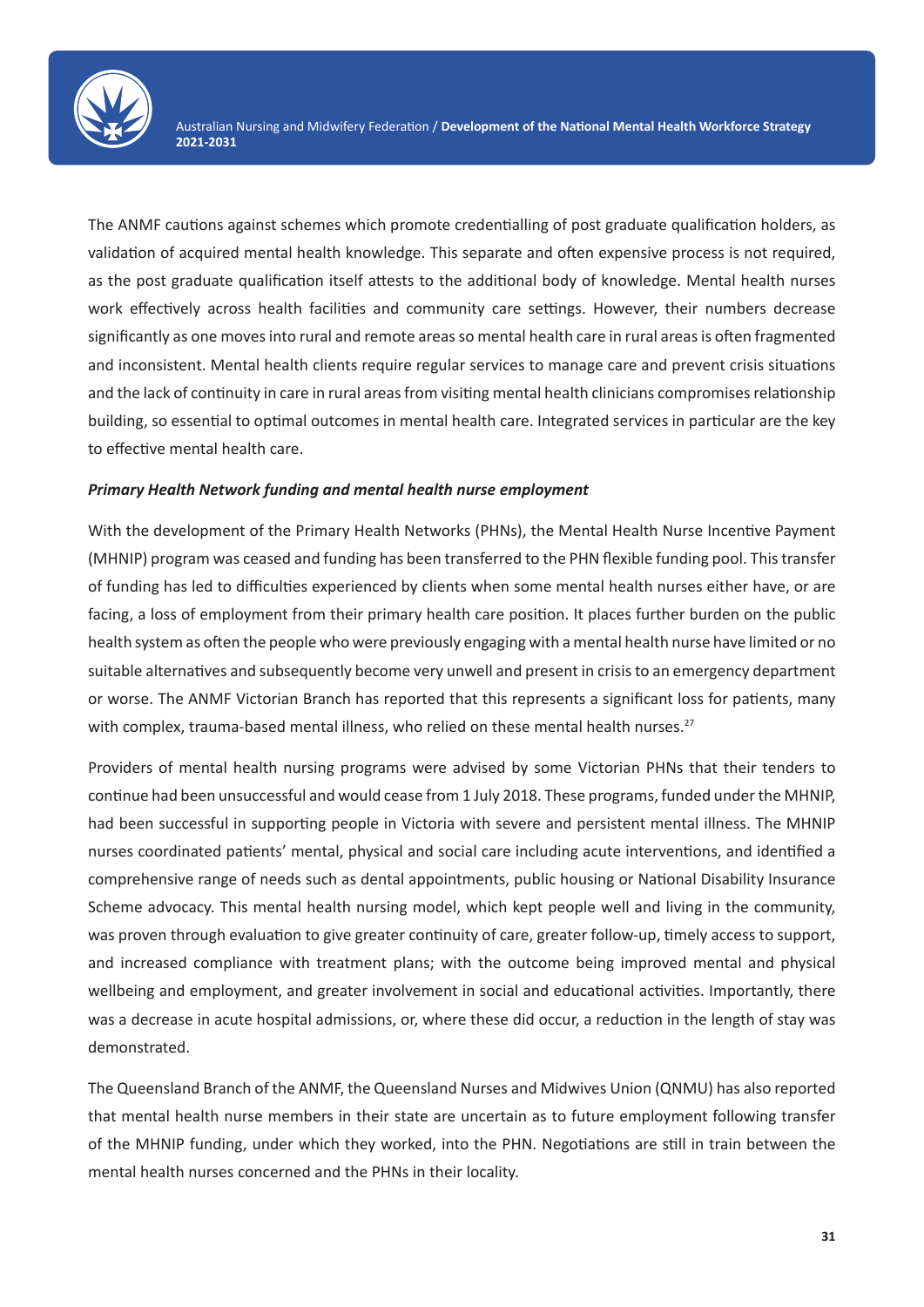

The uncertainty about the employment of mental health nurses within the PHNs is causing a disruption to the continuity of care for people with mental health illness. This situation must be speedily resolved with a reinstitution of therapeutic relationships for the mental health nurses and their patients, under the PHN funding, to avoid causing further distress to an already vulnerable group of people in our community.

#### *Nurse Practitioners*

While the Strategy rightly acknowledges nurse practitioners as one of the members of the mental health workforce, it is noted that 'Nurse Practitioner' is not specifically named in Figure 1.2 Consultation Draft Strategy – Mental health workforce definition. This should be amended. Nurse Practitioners should be utilised as lead health practitioners in mental health care management and referral pathways. In part, they are prevented from doing so by funding barriers and lack of recognition. For nurse practitioner-led models of care to be viable in rural and remote centres, these health professionals need to be recognised as being able to provide independent mental health services, and be appropriately remunerated under MBS item numbers. In fact, there should be changes to the Practice Nurse Incentive Payment (PNIP) and a substantial increase in the payment for MBS items for Nurse Practitioners in private primary health care settings for mental health, to enable them to establish viable and sustainable practices.

#### *Nurse Navigators*

It is our view that the role of nurse navigator in mental health should be implemented nationally. There is a widely accepted view that the mental health care system is intricate, changeable, and often difficult to navigate for both affected people seeking help and those acting on their behalf, particularly for the 'missing middle' – people whose mental ill health is neither significantly acute or grave enough to require emergency mental health services, nor straight-forward and mild enough for low-level community support. Nurse navigators can help guide people through this complicated landscape of mental health provision to access services that best meet their needs. They support and work across system boundaries and in close partnership with multiple health specialists and health service stakeholders, to ensure consumers receive the appropriate and timely care needed. These registered nurses, experienced in mental health, are educationally prepared to undertake holistic assessment of the person. They have an intimate understanding of the care needs of consumers with complex mental health presentations, and have the knowledge to guide the person and their family through the difficult route of providing the right level and type of support for conditions that change unpredictably.

Nurses' broad preparation and skill-set, augmented with specialist mental health experience, positions them to holistically, adequately, and appropriately meet the biopsychosocial needs of people with complex mental health needs. Nurse navigator positions have been employed in the United States since the early 1990's, with increasing use of this role over recent years to improve care coordination and navigation of the healthcare system and access to services. In Australia, this model of care is used in varying ways across the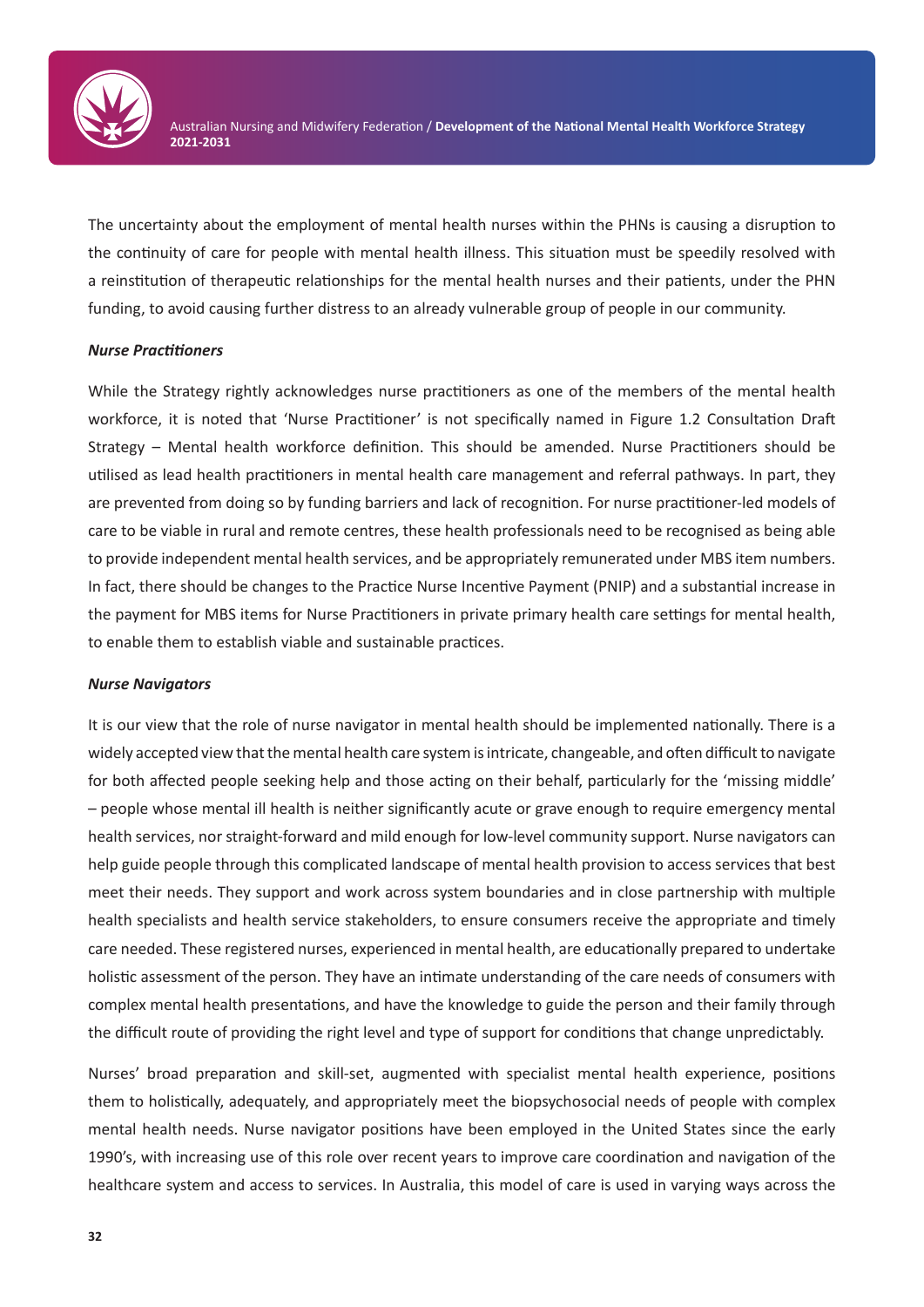

states and territories to coordinate care and is referred to by various titles, including nurse navigator. In 2015, Queensland Health introduced 400 nurse navigator positions to ensure appropriate care and coordination of services along a consumer's entire health care journey, helping them and their families/carers to navigate the healthcare system.

The advantages of registered nurse navigators, experienced in mental health care, are outlined below:

- Nurse navigators understand the roles of the other members of the multi-disciplinary team and can effectively refer on to, and collaborate with, the most appropriate health care professional or non-clinical provider to meet clinical and non-clinical needs;
- They work closely in care teams with other health care professionals such as the older person's General Practitioner (with a shared high level of health literacy, thus improved messaging of the person's care needs) and with the wider multi-disciplinary team members;
- The assurance of a qualified and regulated health care practitioner who practices under the governance of the Health Practitioner Regulation National Law Act (2009) and a risk mitigating Professional Practice Framework which includes standards, codes and guidelines;
- The ability to formulate a comprehensive picture of the consumer regarding all aspects of their physical and mental health;
- Nurse navigators present sound value for money.
- Nurses are accustomed to involving the person and their families/carers in understanding care needs, employing a person-centred approach to implementing care plans to ensure continuity of care through changing needs and levels of acuity; and
- When issues arise outside of their scope of practice, the nurse navigator is able to assess when referral might be required to another navigator, such as to a financial navigator.

The more rural or remote an area, the more likely it is that nurses will be the most prevalent qualified and regulated health practitioners available. They understand the unique challenges of rural and remote communities. It makes good economic and geographic sense, therefore, to use these health practitioners as the navigator for the mental health services. Rather than bringing in a health professional or other worker who is unknown to the older person or their family/carers, these nurses are already known and trusted by the local community, an aspect especially important in Aboriginal and Torres Strait Islander communities where nurses have established trusted relationships. In addition, nurses in these settings work collaboratively with Aboriginal and Torres Strait Islander health workers and their health practitioner or health professional colleagues, to provide culturally safe mental health care.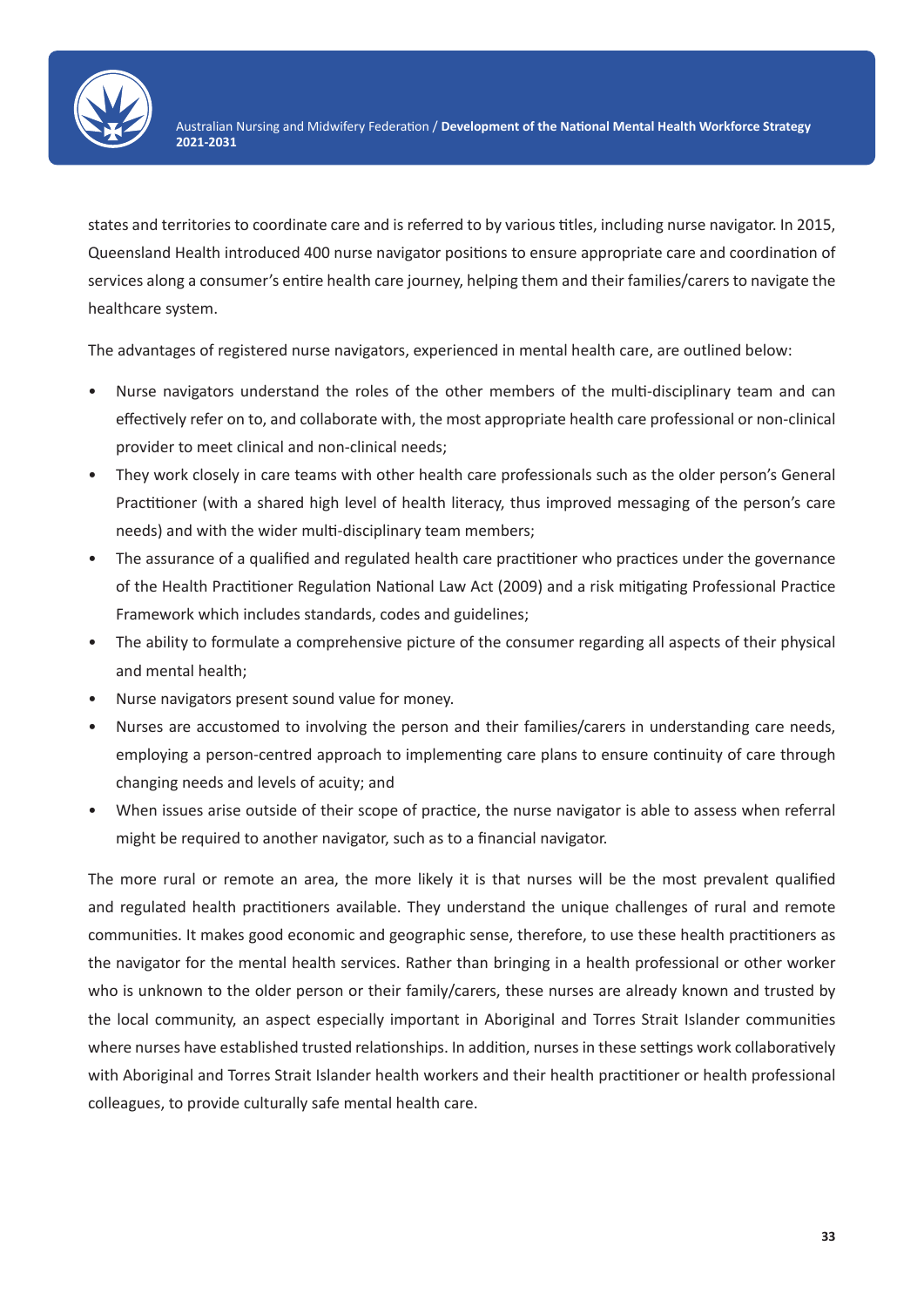

The nurse navigator role is ideally tailored to the scope of practice of registered nurses, due to the comprehensive nature of their assessment skills and knowledge of the mental health sector. Appropriate funding will be essential to ensure adequacy of staffing numbers to enable the nurse navigator to take the time required to work with the consumer and their support network. This funding should connect the nurse navigator to the consumer as part of the discharge team process in tertiary facilities or in primary care settings, such as general practices.

#### *Aged care*

Access to appropriately qualified staff in aged care facilities is an issue, with fewer registered nurses available to provide health care and insufficient staff overall. Access to good mental health care is limited. Mental health qualified nurses (both registered nurses and nurse practitioners) would be able to provide the services required if the appropriate structures were put in place. Many nurses have acquired formal qualifications in dementia care nursing to inform and enhance their practice in this area, whether this is a focus of their clinical role, such as in a residential aged care facility, or forms a part of a broader role, such as in community care (for example, mental health nurses). These studies should be encouraged and facilitated for nurses practising in rural areas.

Many people in the very early stages of dementia present to community health, General Practice clinics or mental health facilities, suffering from depression and/or anxiety. The recognition of these early symptoms would be enhanced by providing appropriate dementia education and training to nurses in general practice, mental health nurses and other nurses in the rural health workforce. Early recognition and timely intervention in the early stages of dementia can be critical to future care and quality of life. A primary health care and mental health workforce that is better equipped to see beyond the primary diagnosis and recognise the early signs of dementia will have a positive outcome both for the individual and their community.

The nurse practitioner role is growing within the aged care sector and their expertise in this field should be encouraged by opening up positions in rural aged care facilities. The expertise of these clinicians enables them to identify and diagnose early stage dementia, and to prescribe the appropriate treatment modalities. This also applies to nurse practitioners in the mental health field. The ANMF, therefore, requests that the Inquiry recommend the inclusion of funding mechanisms for nurse practitioners to work in rural locations.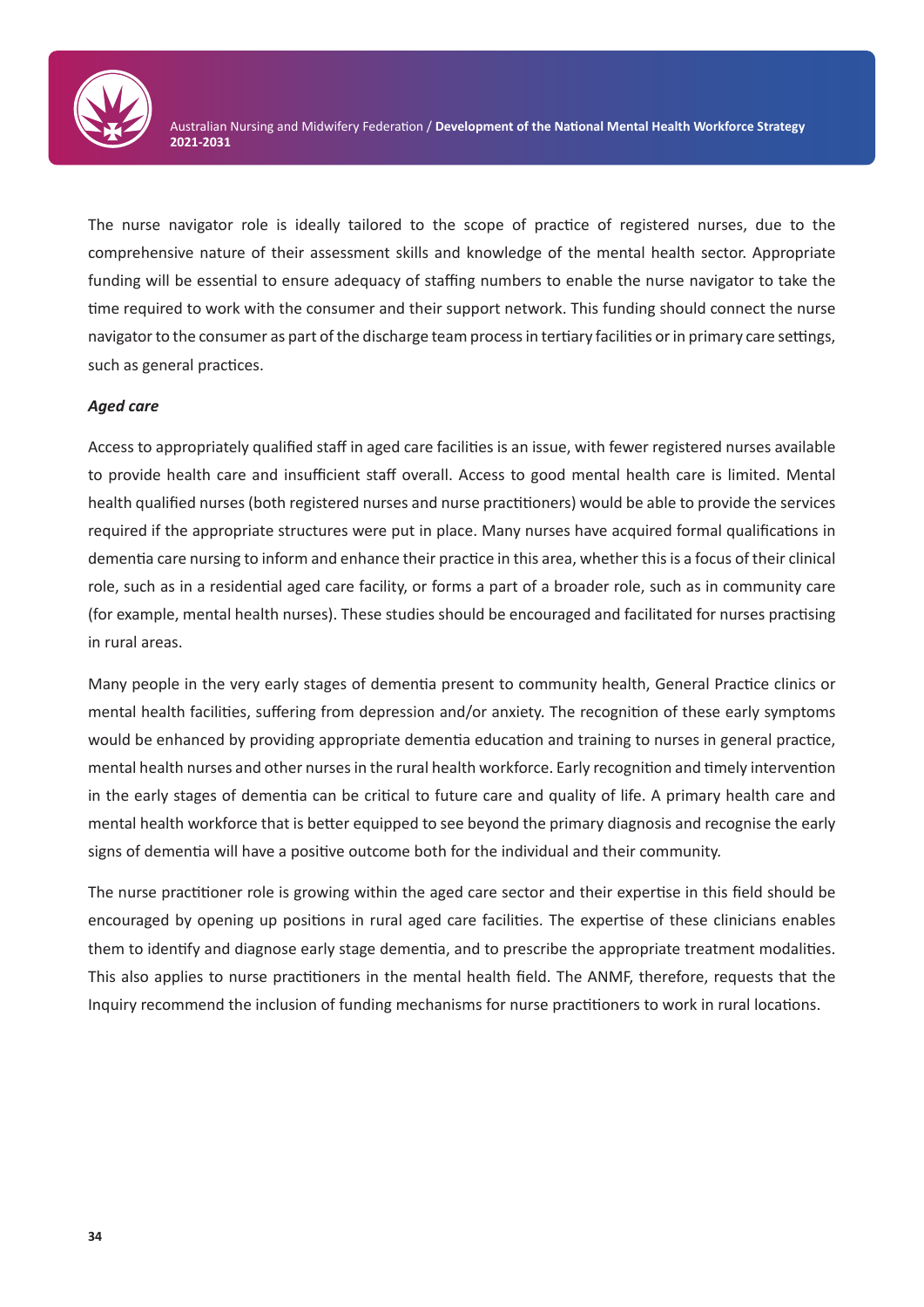

#### **10. Is there anything else you would like to add about the Consultation Draft (1,000 word limit)?**

#### *Funding arrangements*

The ANMF endorses and advocates for a transition away from the current health and mental health system activity-based funding model, that can incentivise throughput and a lack of focus on improving consumer outcomes, to a value-based approach to health and mental health care. A value-based funding model aids in putting the consumer at the centre of care and is geared to driving improvements to prevention and wellbeing support, such as through mental health models that prioritise peoples' mental health rather than focussing solely on an illness/treatment-driven approach.

Value-based models of care encourage health systems to reward care approaches that help people to avoid becoming unwell in the first place, resulting in fewer necessary hospitalisations and treatments. This can result in considerable cost-savings as people are able to remain in the community rather than having to be treated as in-patients. Alongside value-based care that focusses upon optimising the experiences and outcomes of people who engage with the health and mental health system, there must also be strong data collection and reporting systems to allow measurement and monitoring of consumer-focussed outcomes. Moving to a value-based system must occur in tandem with necessary improvements in mental health data collection, reporting, and integration.

While a movement to an entirely value-based model of mental health care is unlikely to be able to occur instantly, there is a growing global understanding that transitioning gradually from activity-based health funding models to value-based and outcome-focussed models is feasible and achievable. Nurse or midwife-led services, and services that utilise a high level of nurse or midwife integration and involvement in care can aid meeting the growing needs and demands of mental health consumers. Supporting and funding employment of mental health nurse and nurse practitioner roles in primary health care and hospital emergency departments could be cost-effective approaches. Consumers who present at emergency departments for mental health issues experience generally longer waiting times than those with a similar severity of physical illness.

Another example of effective integration of nursing roles in mental health care is at the Gold Coast University Hospital (GCUH) where a rapid response triage trial has been designed to streamline appropriate care for mental health consumers who need rapid access to care.

These consumers are seen by a mental health nurse from the Mental Health, Alcohol and Other Drugs Service (AODS) and an emergency department physician. Preliminary results are positive, demonstrating receipt of targeted care plans from mental health nurses and earlier patient discharges.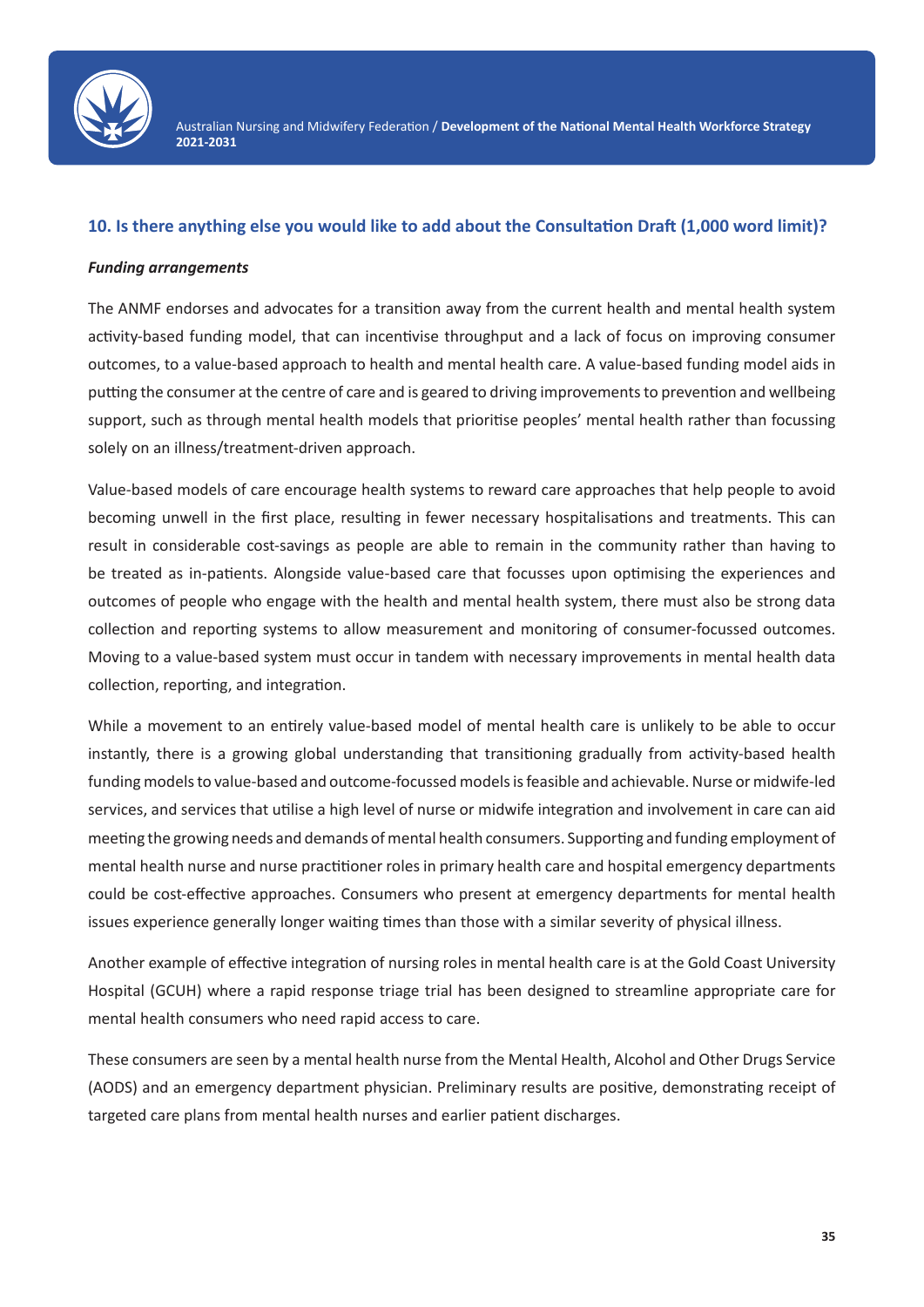

Primary health network funding and mental health nursing

While nurses were once specifically funded to provide clinical therapeutic mental health care funding of the Mental Health Nurse Incentive Program (MHNIP) has been transferred to the Primary Health Networks (PHNs) where funding is now paid into the PHN flexible funding pool. Mental health services are now commissioned to local providers by PHNs which has resulted in increasing job uncertainty for mental health nurses due to reduced funding. The Australian Medical Association (AMA) has also reported that across over 200 general practitioner and psychiatry practices, patients are losing access to the mental health nursing workforce, and the treatment they provide, due to the change in funding model. The AMA has reported that by cutting salaries to mental health nurses by 40-50%, some PHNs are failing to attract or retain a viable mental health nursing workforce, resulting in the utilisation of a less qualified and appropriate workforce.

These PHN funding arrangements do not incentivise service providers to deliver optimal outcomes as PHNs do not have parameters around maintaining quality and ensuring the mental health services delivered are done so by qualified, appropriate health practitioners. Supporting the PHNs to deliver holistic mental health, including the necessary care provided by nurses, is imperative to ensuring the good mental health of communities. The ANMF recommends that assessment and evaluation of PHN funding decisions be undertaken to determine if the PHNs are improving or negatively impacting mental health care access and quality.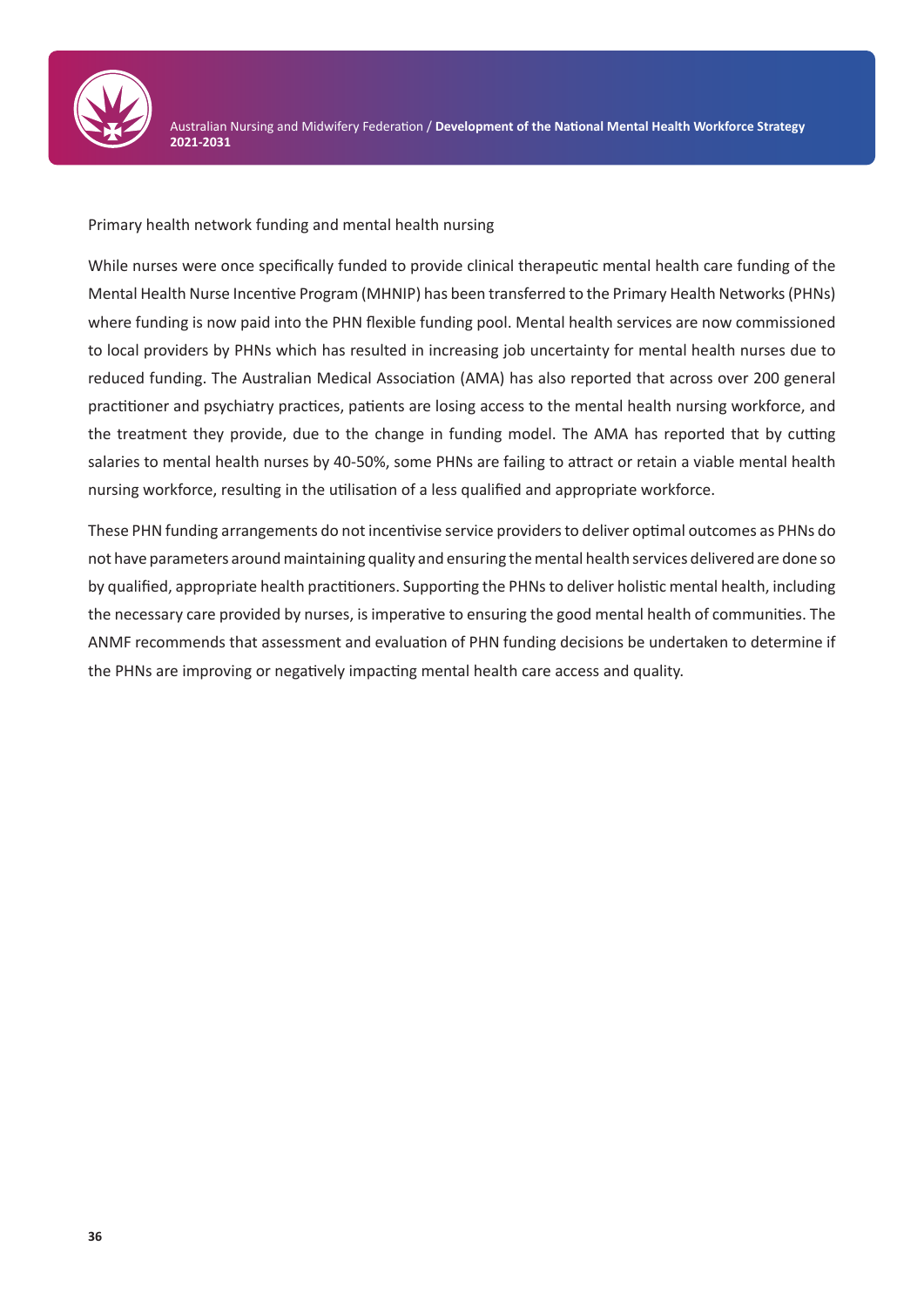

# **REFERENCES**

- 1. World Health Organization (WHO). 2019. Violence against healthcare workers. World Health Organization. Online: https://www.who.int/ violence\_injury\_prevention/violence/workplace/en/
- 2. Spector, P. E., Zhou, Z. E., & Che, X. X. 2014. Nurse exposure to physical and nonphysical violence, bullying, and sexual harassment: A quantitative review. International journal of nursing studies, 51(1):72-84. doi.org/10.1016/j.ijnurstu.2013.01.010
- 3. Nolan, P., Dallender, J., Soares, J., Thomsen, S., & Arnetz, B. (999. Violence in mental health care: the experiences of mental health nurses and psychiatrists. Journal of Advanced Nursing. 30(4):934-941. doi.org/10.1046/j.1365-2648.1999.01163.x
- 4. Baby, M., Glue, P., Carlyle, D. 2014. 'Violence is not part of our job': a thematic analysis of psychiatric mental health nurses' experiences of patient assaults from a New Zealand perspective. Issues Ment Health Nurs. 35(9):647-55. doi: 10.3109/01612840.2014.892552.
- 5. Niu, S.F., Kuo, S.F., Tsai, H.T., Kao, C.C., Traynor, V., et al. 2019. Prevalence of workplace violent episodes experienced by nurses in acute psychiatric settings. PLOS ONE 14(1). doi.org/10.1371/journal.pone.0211183.
- 6. Inoue, M., Tsukano, K., Muraoka, M., Kaneko, F., & Okamura, H. 2006. Psychological impact of verbal abuse and violence by patients on nurses working in psychiatric departments. Psychiatry and clinical neurosciences, 60(1), 29-36.
- 7. Itzhaki, M., Bluvstein, I., Peles Bortz, A., Kostistky, H., Bar Noy, D., Filshtinsky, V., & Theilla, M. 2018. Mental Health Nurse's Exposure to Workplace Violence Leads to Job Stress, Which Leads to Reduced Professional Quality of Life. Frontiers in psychiatry. 9(59). doi:10.3389/fpsyt.2018.00059.
- 8. Duncan, S. M., Hyndamn, K., Estabrooks, C. A., Hesketh, K., Humphrey, C. K., Wong, J. S., ... & Giovannetti, P. 2016. Nurses' experience of violence in Alberta and British Columbia hospitals. Canadian Journal of Nursing Research Archive, 32(4).
- 9. Jackson, D., Clare, J., & Mannix, J. 2002. Who would want to be a nurse? Violence in the workplace–a factor in recruitment and retention. Journal of nursing management, 10(1), 13-20. 52. Itzhaki, M., Peles-Bortz, A., Kostistky, H., Barnoy, D., Filshtinsky, V., Bluvstein, I. 2015. Exposure of mental health nurses to violence associated with job stress, life satisfaction, staff resilience, and post-traumatic growth. Int J Ment Health Nurs. 24(5):403-12. doi: 10.1111/inm.12151
- 10. Itzhaki, M., Peles-Bortz, A., Kostistky, H., Barnoy, D., Filshtinsky, V., Bluvstein, I. 2015. Exposure of mental health nurses to violence associated with job stress, life satisfaction, staff resilience, and post-traumatic growth. Int J Ment Health Nurs. 24(5):403-12. doi: 10.1111/inm.12151.
- 11. American Psychiatric Nurses Association (APNA). 2016. Position paper: violence prevention. APNA Board of Directors. Available online: https:// www.apna.org/i4a/pages/index.cfm?pageid=6081
- 12. ANMF Victoria Branch. New guide for health services to create safe workplaces 10-Point Plan to End Violence and Aggression: A Guide for Health Services [Online]. ANMF Victoria Branch. 2017. Available: https://www.anmfvic.asn.au/news-and-publications/news/2017/09/14/newguide-for-health-services-to-create-safe-workplaces
- 13. NSW Nurses and Midwives' Association. Mental Health Members Survey Report. October 2017. Available at: https://www.parliament.nsw.gov. au/committees/DBAssets/InquiryOther/Transcript/11088/Mental%20Health%20Survey.pdf
- 14. Edward KL, Hercelinskyj G, Giandinoto JA. Emotional labour in mental health nursing: An integrative systematic review. 2017;26(3):215-25. DOI: 10.1111/inm.12330.
- 15. Perry, L., Lamont, S., Brunero, S., Gallagher, R., Duffield, C. (2015) The mental health of nurses in acute teaching hospital settings: a cross-sectional survey. BMC Nursing. 14(15). Doi 10.1186/s12912-015-0068-8.
- 16. Gender and Sexually Diverse (GSD) groups include but are not limited to people who are lesbian, gay, bisexual, transgender, intersex, and other inclusive groups such as asexual, queer/questioning, men who have sex with men, and women who have sex with women.
- 17. National LGBTI Health Alliance. 2018. The statistics at a glance: the mental health of lesbian, gay, transgender, and intersex people in Australia. National LGBTI Health Alliance. Online: https://lgbtihealth.org.au/statistics/
- 18. Fazel, S., Khosla, V., Doll, H., & Geddes, J. 2008. The prevalence of mental disorders among the homeless in western countries: systematic review and meta-regression analysis. PLoS medicine, 5(12), e225.
- 19. The Royal Commission into Victoria's Mental Health System. 2021. Volume 1: A new approach to mental health and wellbeing in Victoria. Online. Victorian Government Printer February. Online: https://finalreport.rcvmhs.vic.gov.au/wp-content/uploads/2021/02/RCVMHS\_FinalReport\_Vol1\_Accessible.pdf
- 20. ANMF Victoria Branch. New guide for health services to create safe workplaces 10-Point Plan to End Violence and Aggression: A Guide for Health Services [Online]. ANMF Victoria Branch. 2017. Available: https://www.anmfvic.asn.au/news-and-publications/news/2017/09/14/newguide-for-health-services-to-create-safe-workplaces
- 21. Niu, S.F., Kuo, S.F., Tsai, H.T. et al. (2019) Prevalence of workplace violent episodes experienced by nurses in acute psychiatric settings. PLOS ONE 14(1). doi.org/10.1371/journal.pone.0211183
- 22. The Royal Commission into Victoria's Mental Health System. 2021. Volume 1: A new approach to mental health and wellbeing in Victoria. Online. Victorian Government Printer February. Online: https://finalreport.rcvmhs.vic.gov.au/wp-content/uploads/2021/02/RCVMHS\_FinalReport\_Vol1\_Accessible.pdf
- 23. Esu, EB, Chibuzor M, Aquaisua E, Udoh E et al. Interventions for improving attraction and retention of health workers in rural and underserved areas: a systematic review of systematic reviews, Journal of Public Health. 2021; 43(1):i54-66. Available: https://doi.org/10.1093/pubmed/ fdaa235
- 24. X Schentrup D, Whalen K, Black E, Blue A, Chacko L. Building interprofessional team effectiveness in a nurse-led rural health center. Journal of Interprofessional Education & Practice. 2018; 12: 86-90
- 25. Richardson A, Cunliffe L. New horizons: the motives, diversity and future of nurse led care. Journal of Nursing Management. 2003; 11: 80-4.
- 26. Hakanson C, Douglas C, Robertson j, Lester L. Evaluation of a rural nurse-led clinic for female sexual dysfunction. Australian Journal of Rural Health. 2014; 22: 33-9.
- 27. Fitzpatrick, L. State Secretary. Secretary's report: "Mental health nurses under threat". Australian Nursing & Midwifery Federation Victorian Branch. On the Record. July 2018. p.3.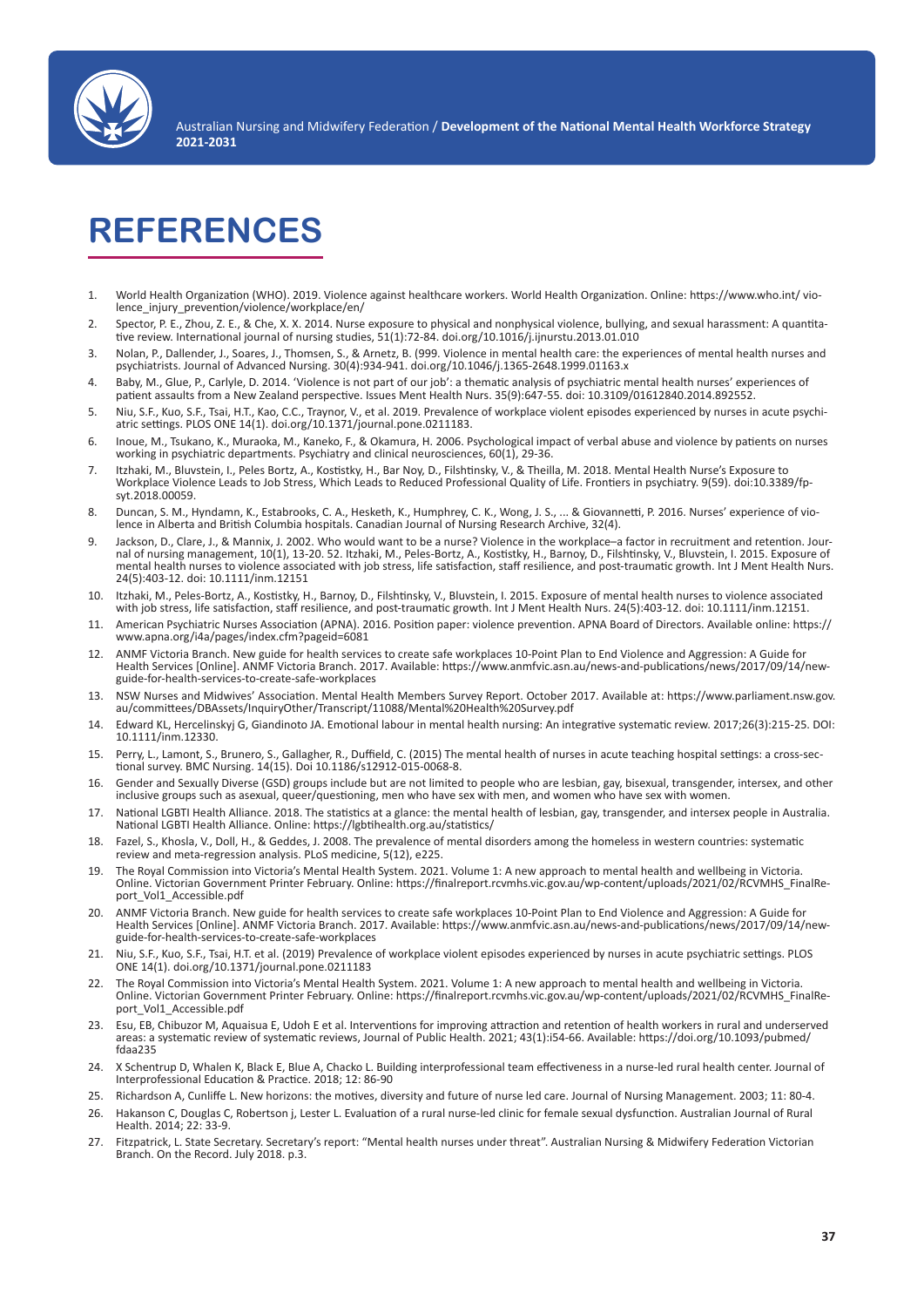